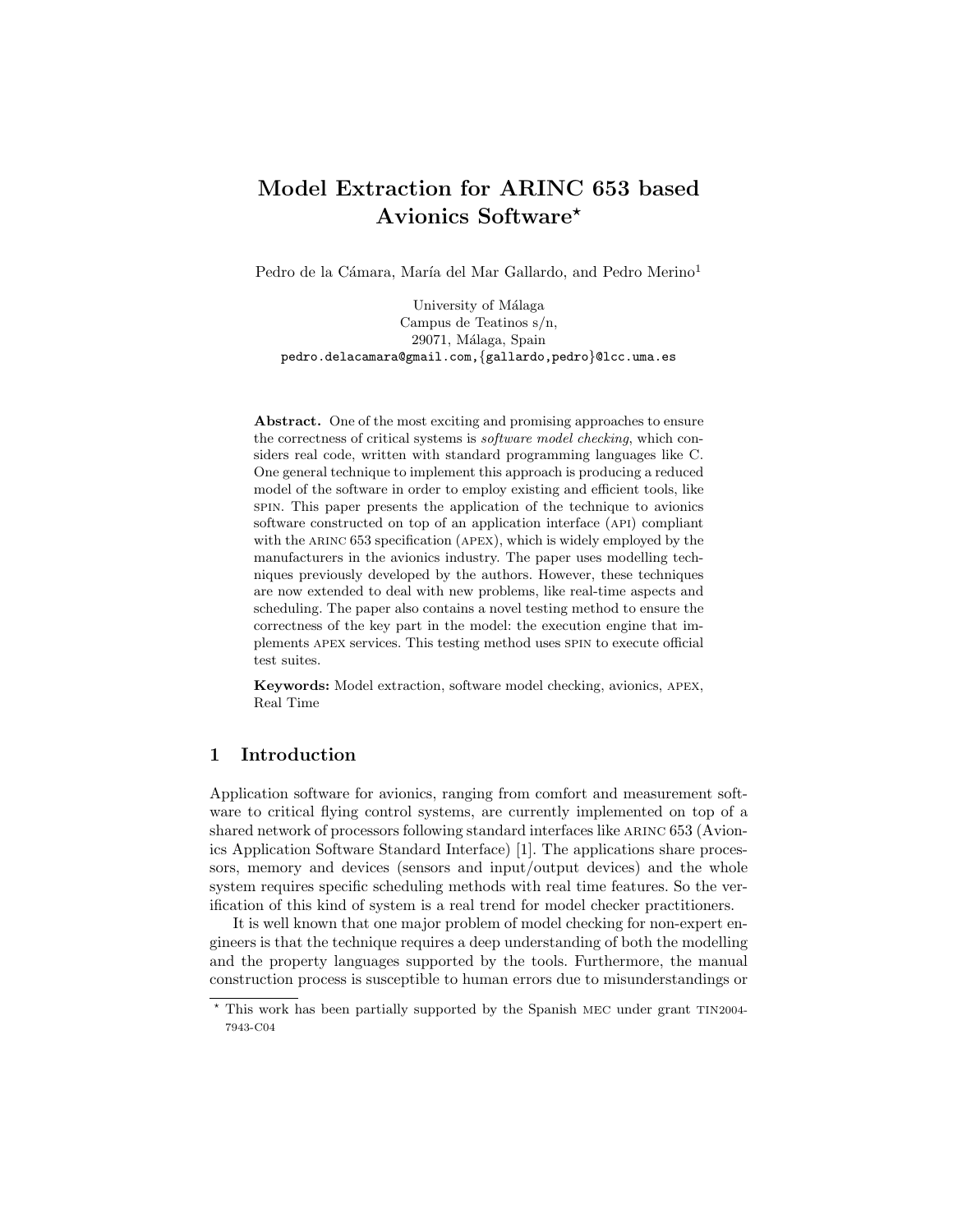plain programming bugs. This is one reason to start many projects that can generate suitable models with minimal human interaction (see Feaver [9], JPF1 [7] and Bandera  $[4]$ ). In  $[6]$  and  $[5]$ , the authors develop a model extraction technique to deal with software built on top of well defined APIS. The approach was implemented for SPIN 4 (the same target as that of other related tools like FeaVer or Bandera). In this paper, we extend and apply our method to verify C applications running on top of apex. The main extensions to our previous work consist in modelling time features and using conformance testing for checking the correctness of our model.

Modelling and verification of avionics software is also described in [10]. The problem of modelling real time in spin has been considered in [3]. Although, a detailed comparison with these works is given in Section 8, we may summarize the main contributions of this paper as follows:

- 1. The method to model timing events preserves the size of the state space into the limits suitable for verification with spin, like [3]. In addition, our approach can also benefit from abstract matching.
- 2. The approach in [10] is oriented to the verification of the operating system (os), and not to the applications running on top of this os. We model both the os and the application and, in particular, we focus on debugging the application. Furthermore, our model of the arinc execution engine is also available for traditional hand-made modelling of the applications.
- 3. In so far as the verification of the application depends on the correctness of the model of the OS, we automatically check the correctness of our ARINC model. To this end, we employ spin to do automatic testing, using the official test suites available in the avionics industry.

The paper is organized as follows. The preliminary material in Section 2 summarizes our general extraction approach to deal with software constructed on top of well-defined apis [6]. Section 3 gives an overview of the apex api and the partitioning scheme for avionics software. The main ideas of the model extraction approach are presented in Section 4 and the details of time modelling in Section 5. Some experimental results that confirm the feasibility of the method is given in Section 6. Section 7 shows the correctness of our approach through testing. Sections 8 and 9 conclude with a more detailed comparison with related works, and the conclusions, respectively.

# 2 Model extraction with Well-defined APIs

Existing approaches to verifying software by model extraction do not specifically address the problem of how to model services provided by the operating system. They are suitable for source code that only contains library functions that can be executed by the target model checker (see Feaver [7]). When the target model checker cannot directly execute all the operating system calls, it is necessary to add some extra hardness to complete the extracted models.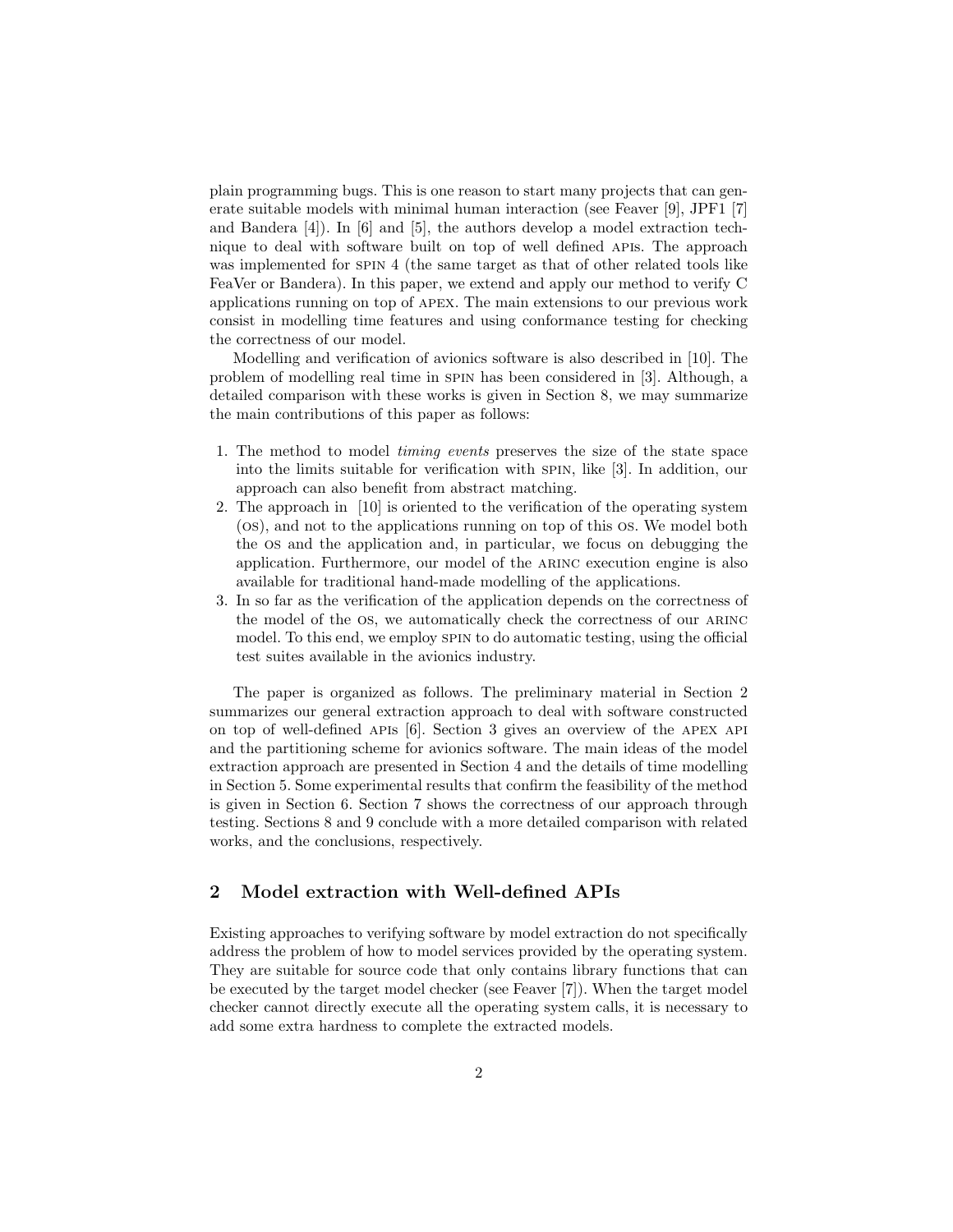

Fig. 1. Mapping scheme in SocketMC

In [6] we considered how to verify concurrent C applications that make extensive use of os facilities through system calls. In our approach to model extraction, we construct a spin oriented model of the behavior of some operating system apis. This model is used to automatically obtain a correct abstraction of the software that makes use of this API, for instance the Berkley-like Socket API. Following  $[9]$ , we defined a mapping from the original C code to extended PROMELA. Tool SocketMC automatically transforms each api call into promela. The new promela model can be verified with standard spin.

As shown in Figure 1, mapping from the original code to PROMELA is done replacing every process (every main function) with a proctype definition. Then, the body of every proctype is filled using the extensions for C code (c decl, c state, c expr and c code). This is done breaking the C code at the points where a call to API appears. The final PROMELA code preserves the sequential execution of every C block code between two system calls. Thus, when verifying the model, spin interleaves blocks and system calls as atomic sentences.

By default, the promela models produced by our model extractor contain all the C variables in the original code. Our method to produce abstract matching functions, presented in [5], allows us to automatically reduce the set of variables that should be actually managed to produce the state space. This optimization is also considered for models extracted from apex based C applications.

This approach can be used for any kind of API, provided that the way of modelling the api calls preserve their semantics. So, in order to verify C applications written on top of APEX, we only need to correctly model the services provided by apex and reuse our model extraction tool SocketMC. The definition of such api models is the aim of this paper.

### 3 The ARINC API for Avionics Software: APEX Interface

On-board avionics computing systems have evolved from federated specific computer systems towards generic to modular and integrated computers, like the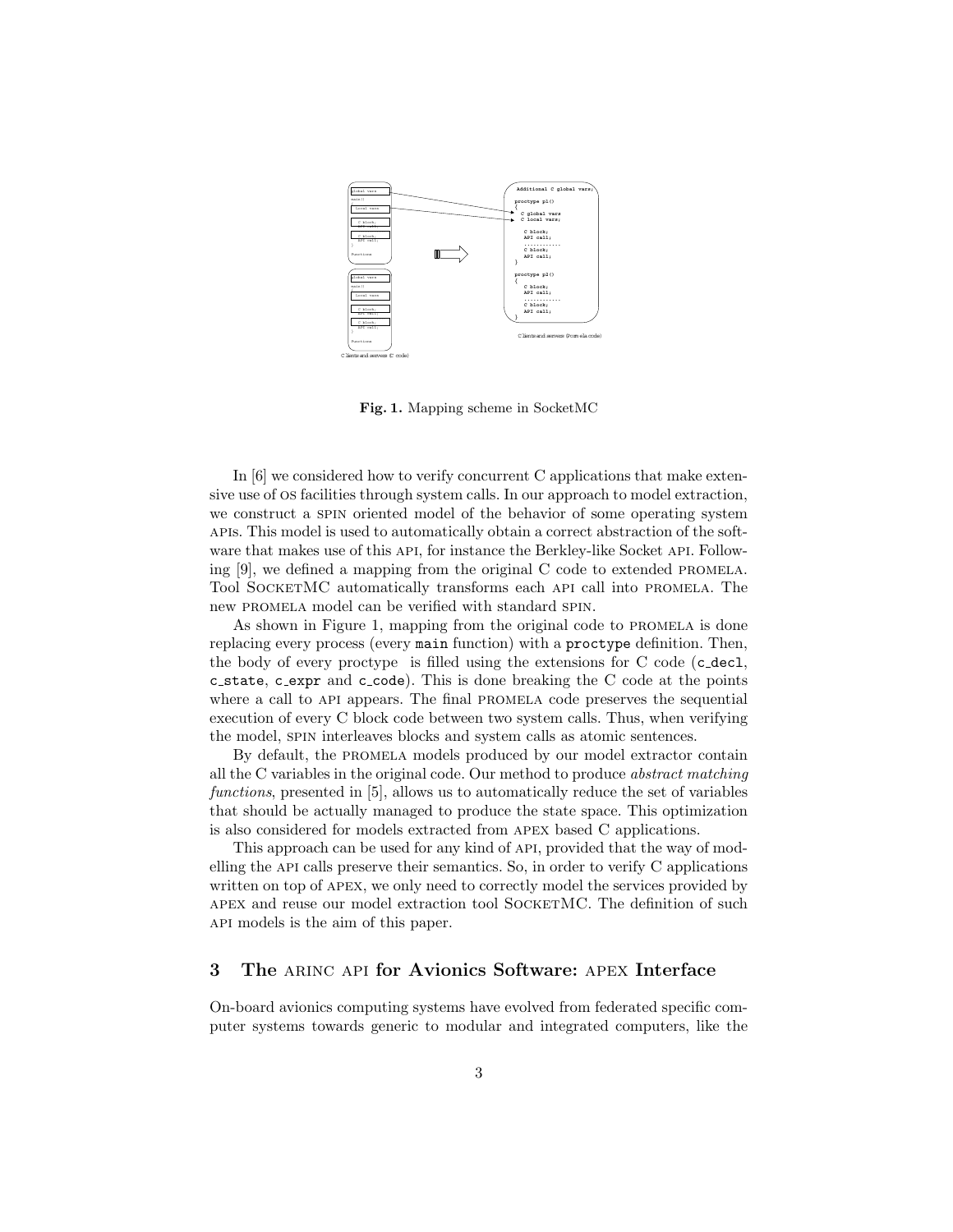

Fig. 2. APEX Interface

Integrated Modular Avionics (ima). Most of the federated computers perform basically the same functions (input, processing, and output). A natural way of optimizing resources is to adopt a modular approach: to identify common parts, to standardize interfaces and to encapsulate services. Then, the next step is to share the hardware and software resources by integrating several functions on the same execution platform.

To enable multiple applications to be executed on the same computation resource, while avoiding error propagation, a robust isolation mechanism is used. Isolation is achieved by means of spatial and temporal partitioning, i.e., segregation of memory and time slots allocated to various application parts (or partitions) by means of software and hardware mechanisms.

The Operating System (os) offers the basic and common services for all applications such as load, scheduling, and communication, through a well-defined api conforming to the arinc 653 specification called apex. We now briefly describe the main characteristics of apex (see [1] for a more detailed description).

Partitioning.- One purpose of a core module in an IMA system is to support one or more avionics applications and to allow their independent execution. This can be correctly achieved if the system provides partitioning, i.e., a functional separation of the avionics applications, usually for fault containment (to prevent any partitioned function from causing a failure in another partitioned function) and for ease of verification, validation and certification. A partition is basically the same as a program in a single application environment: it comprises data, its own context, configuration attributes, etc. For large applications, the concept of multiple partitions relating to a single application is recognized.

apex Interface.- As Figure 2 shows, interface apex is located between the application software and the os. It defines a set of facilities provided by the system for application software to control the scheduling, communication, and the status information of its internal processing elements. apex also provides a com-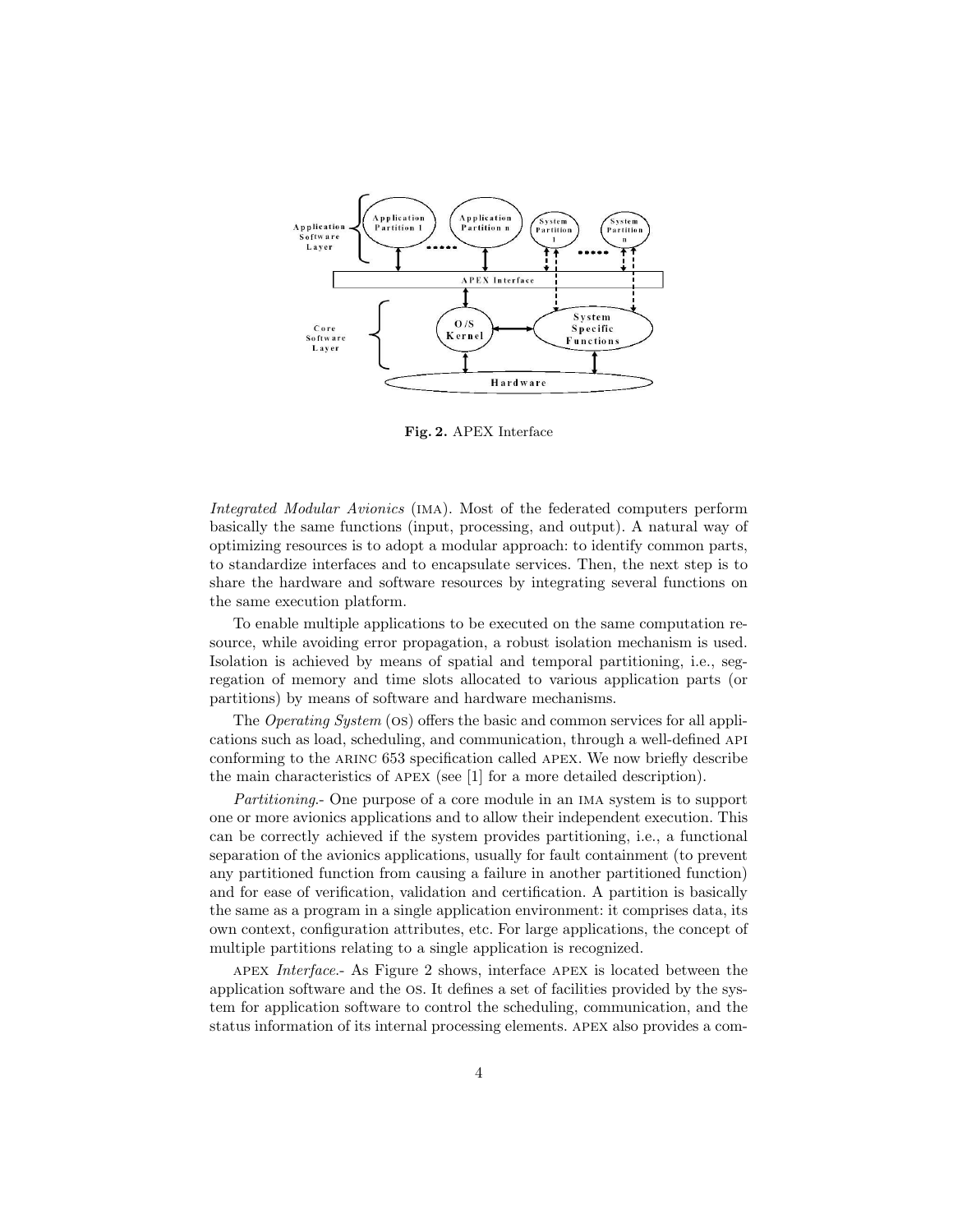

Fig. 3. Process Time Capacity

mon logical environment for the application software that enables independentlyproduced applications to execute together on the same hardware.

Scheduling.-Specification differences between partition scheduling and process scheduling. Scheduling of partitions is strictly deterministic over time. The System Integrator assigns one or more time windows to each partition. This is done in the fixed configuration within the core module. The scheduling algorithm runs repetitively with a fixed periodicity. Partitions have no priority by themselves. The scheduling unit is an apex process. Each process has a priority. The scheduling algorithm is priority preemptive. During any process rescheduling event, the os always selects the highest priority process in the ready state within the partition to receive processor resources. If several processes have the same current priority, the os selects the oldest one.

Time Management.- As Figure 3 shows, a time capacity is associated with each process, and represents the response time given to the process for satisfying its processing requirements. When a process is started, its deadline is set to the value of the current time plus the time capacity. This deadline time may be postponed by means of service REPLENISH. This capacity is an absolute duration of time, not an execution time. This means that a deadline overrun will occur even when the process is not running inside or outside the partition window, but will be acted upon only inside a partition window of its own partition.

Interpartition and Intrapartition communication.- Interpartition communication is defined as the communication among two or more partitions executing either on the same module or on different modules. It may also mean communication between apex partitions and external equipment. Interpartition communication is conducted via messages. Intrapartition communication mechanisms allow processes to communicate and synchronize with each other. All intrapartition message passing mechanisms must ensure atomic message access.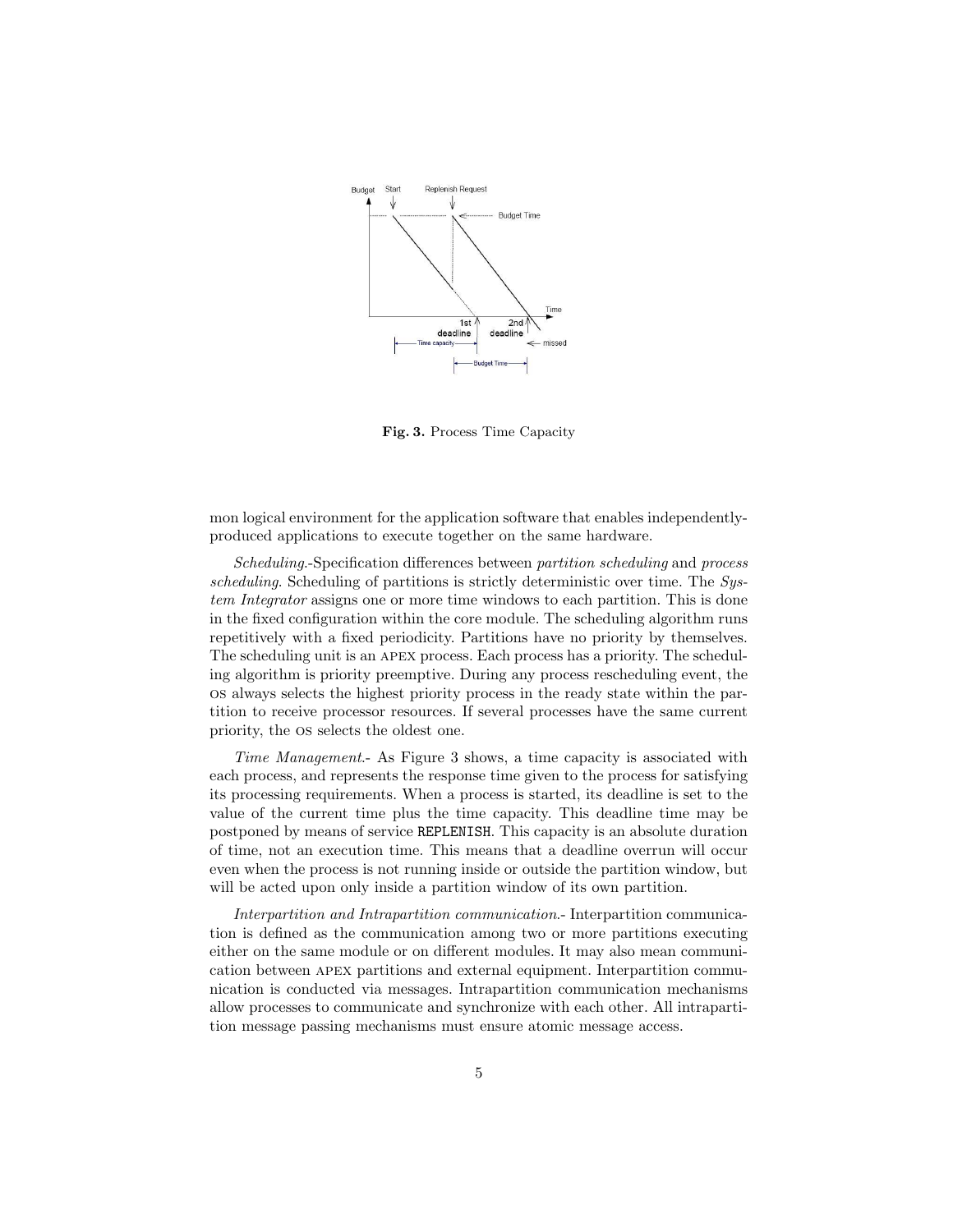| Service             | Behaviour                                                                  |
|---------------------|----------------------------------------------------------------------------|
| GET_PROCESS_ID      | provides a process identifier                                              |
| GET_PROCESS_STATUS  | returns the current status of the specified process. The current           |
|                     | status of each process in a partition is available to all processes        |
|                     | within that partition.                                                     |
| CREATE_PROCESS      | creates a new process and returns its identifier. Partitions               |
|                     | can create as many processes as the pre-allocated memory                   |
|                     | space supports. The consistency among process and                          |
|                     | partition parameters is checked. Assigning INFINITE_TIME_VALUE             |
|                     | to PERIOD and TIME_CAPACITY defines an aperiodic process                   |
|                     | and a process without DEADLINE, respectively.                              |
| <b>SET_PRIORITY</b> | changes the current process' priority. The process is placed as the newest |
|                     | process with that priority in the ready state. Process rescheduling        |
|                     | is performed after this service request only when the process              |
|                     | whose priority is changed is in the ready or running state.                |
| SUSPEND_SELF        | suspends the execution of the current process, if it is aperiodic,         |
|                     | until the RESUME service request is issued or the specified time-out       |
|                     | value expires.                                                             |
| <b>RESUME</b>       | resumes another previously suspended process. The resumed process          |
|                     | will become ready if it is not waiting on a resource (delay, semaphore,    |
|                     | period, event, message). A periodic process cannot be suspended,           |
|                     | so it cannot be resumed.                                                   |
| <b>STOP</b>         | makes a process ineligible for processor resources until another           |
|                     | process issues START.                                                      |
| <b>START</b>        | initializes all attributes of a process to their default values,           |
|                     | and resets the runtime stack of the process. If the partition is in        |
|                     | NORMAL mode, the process' deadline expiration time and the next release    |
|                     | point are calculated.                                                      |
| GET_MY_ID           | returns the identifier of the current process.                             |
|                     | GET_PARTITION_STATUS provides the status of the current partition.         |
| SET_PARTITION_MODE  | sets the operating mode of the current partition to normal                 |
|                     | after initialization of the partition is completed. The service is also    |
|                     | used to set the partition back to idle (partition shutdown), and to cold   |
|                     | start or warm start (partition restart), when a serious fault              |
|                     | is detected and processed.                                                 |
| TIMED_WAIT          | suspends execution of the requesting process for a minimum                 |
|                     | amount of elapsed time. Value zero allows the round robin scheduling       |
|                     | of processes with the same priority.                                       |
| PERIODIC_WAIT       | suspends the execution of the requesting process until the next release    |
|                     | point in the processor time line that corresponds to the period            |
|                     | of the process.                                                            |
| <b>GET_TIME</b>     | returns the value of the system clock. The system clock is                 |
|                     | the value of a clock common to all processors in the module.               |
| REPLENISH           | updates the deadline of the requesting process with a specified            |
|                     | BUDGET_TIME value. It is not allowed to postpone a periodic process        |
|                     | deadline past its next release point.                                      |

Table 1: Modelled services

# 4 Modelling Processes

Following the approach described in [6], our PROMELA model is composed of several application processes, extracted from the application C source code, and an environment that closes the model. During the extraction, the api calls in the original source code are translated into calls to the environment. Consequently, the environment is the process that provides the apex services to the application processes, and that stores all the state information needed as global data.

We have not modelled every apex service or functionality. As a first step, we have focussed on what, in our opinion, is the most critical aspect to be modelled in spin, that is, the apex Time Management. Table 1 above shows services modelled with a brief description of their behaviour.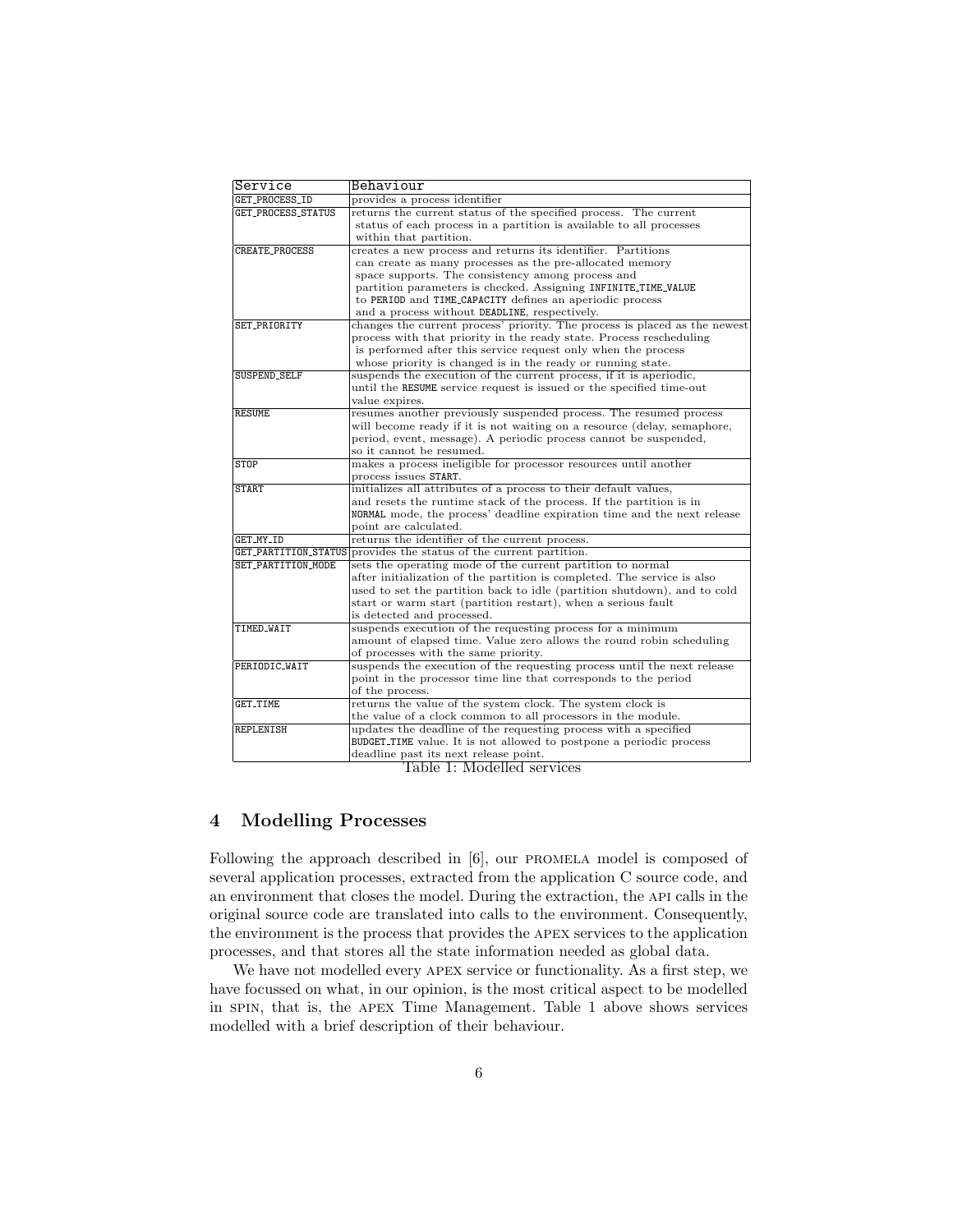Since the present paper focuses on modelling apex Time Management, and several apex features and services are not implemented in this first phase, the following limitations have been imposed: only one partition is allowed, processes cannot be restarted after being stopped, partitions cannot be restarted, error handler, and Health Monitoring and recovering actions are not supported.

#### 4.1 Modelling the Process Scheduling

Applications running on apex are composed of processes. Processes are scheduled according to the following apex process scheduling rules: 1) the scheduling unit is an apex process, 2) each process has a priority, 3) the scheduling algorithm is priority preemptive, 4) during any process rescheduling event, the os always selects the highest priority process in the ready state, and 5) if several processes have the same current priority, the os selects the oldest one.

In our model, scheduling is included in the environment and ensures that, in every state, only one promela process is executable by spin. Scheduling also ensures that the apex scheduling rules are followed when selecting a process for processor resources.

Modelling preemption without state explosion. The first issue of modelling apex scheduling comes from the process preemption requirement. apex specification states that a process may be preempted whenever a re-scheduling event takes place (for instance, when a higher-priority process is resumed after a timeout expiration). Implementing this requirement increases the complexity of the resulting model, which may lead to state explosion during verification.

To solve this problem, we divide the source code into code blocks and apex api calls, as introduced in [6] (see Figure 1). Code blocks operate only at local scope (i.e. read and write local variables). api calls operate at global scope (i.e. read or write global variables). Notice that application processes can only communicate with other processes or with the environment through api calls.

¿From the model checking point of view, code blocks perform non-visible local actions, that neither affect other processes nor the environment. Thus, when a process is executing a code block, it does not matter in which code point it is preempted. Therefore we may merge all the sentences of a code block in an atomic block, allowing processes to be preemptable only before or after the execution of a code block. The idea of merging local sentences is well known, and it has already used in [6].

api calls behave differently. They use global information and have global effects but, since they are already executed atomically in the real system, it is also correct setting them as atomic in the model.

Controlling process execution. The second important issue when modelling the apex scheduling is to ensure that the scheduling rules are fulfilled. Scheduling must be able to stop the execution of a process and resume another one. To do this, we use a provided() sentence in each promela proctype declaration.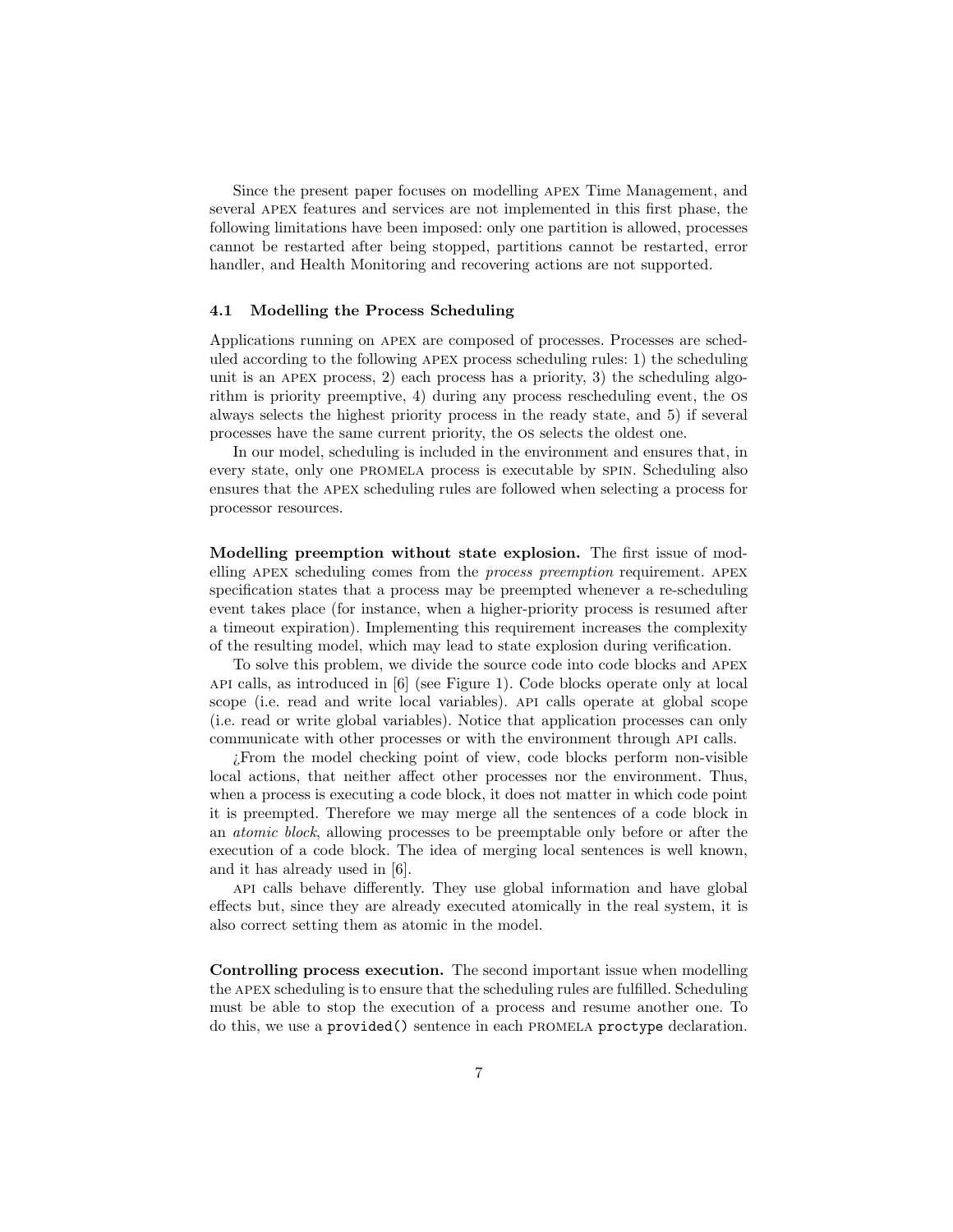Sentence provided() appends an executability clause to every transition of that process, disabling its execution when it is false. For example, global variable curSchProc in clause "proctype p1() provided ( curSchProc == pid)" stores the pid of the process currently in execution. Thus, sentence provided() is only true for the process whose pid matches curSchProc. Thus, the scheduler can control the execution of processes by modifying the Pid stored in the variable.

Storing process attributes. Scheduler must keep information about the attributes of each process to correctly realize the context switch. These data are stored as C-structures in the environment, using the embedded-C primitives provided by spin 4. Attributes may be static, if their value does not change, or dynamic. Process attributes are shown in Table 2 below.

Due to optimization reasons, only dynamic attributes are included in the spin state-vector. Static attributes are marked as Tracked UnMatched data (see references [6], [5] and [8]). Hiding these data during the comparison of states (Matching) does not discard any significant behaviour, since static attributes are written only once, during the partition initialization phase, when the process is created and the initialization phase is completely deterministic.

| $\vert Name$          |                                                         |  |
|-----------------------|---------------------------------------------------------|--|
| <i>Base priority</i>  | Initial priority                                        |  |
| Period                |                                                         |  |
| $\vert$ Time capacity | the amount of time in which the process must finish     |  |
|                       | its work (it is used to calculate the process deadline) |  |
|                       | $ type\ of\ deadline\  it\ can\ be\ HARD\ or\ SOFF\$    |  |

Static Attributes

| Dynamic Attributes   |                                                                                                   |  |
|----------------------|---------------------------------------------------------------------------------------------------|--|
| Current priority     |                                                                                                   |  |
| Deadline             | Absolute time when time budged will expire.                                                       |  |
| <i>State</i>         | APEX state of the process: WAITING, RUNNING, DORMANT, READY.                                      |  |
| <i>Waiting cause</i> | Reason why a process is <b>WAITING</b> (e.g. for a resource).                                     |  |
|                      | <i>Position in queue</i> If the process is <b>WAITING</b> or <b>READY</b> , position in the queue |  |
|                      | of processes waiting for the same cause.                                                          |  |
|                      | This attribute is used when there are several candidates                                          |  |
|                      | to be awaked/run and the scheduler must choose the oldest one.                                    |  |
| Resource             | If the process is waiting for a resource, this is its identifier                                  |  |
|                      | (e.g. a communication port).                                                                      |  |
| Timeout              | If the process was suspended with timeout,                                                        |  |
|                      | absolute time when the process will be resumed.                                                   |  |
| <i>Time wait</i>     | If the process called TIMED WAIT,                                                                 |  |
|                      | absolute time when the process will continue its execution.                                       |  |

Table 2. Process attributes

Calling the scheduling functionality. Scheduler is called when the so-called re-scheduling events occur. Re-scheduling events are triggered when a change in the environment may modify the executability of one process. Examples of these events are API calls (e.g. SET\_PROCESS\_ PRIORITY and SUSPEND\_SELF),  $time$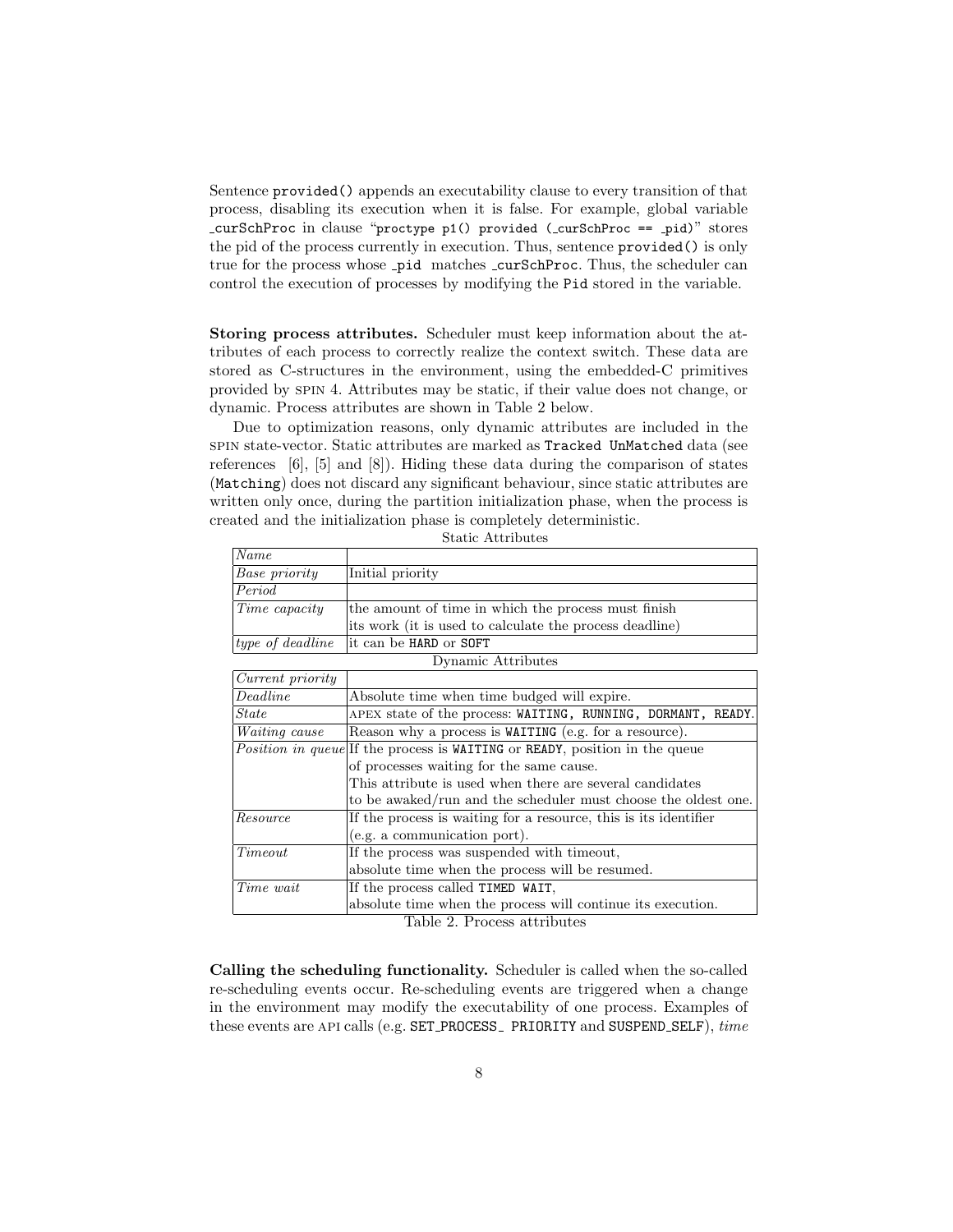events (e.g. deadline or timeout expiration), the reception of messages in ports, and intra-partition communication (events up, signaling of semaphores, etc.)

## 5 Modelling time

The APEX time management model is based on the notion of *time events*. In respect to model checking with SPIN, a *time event* is a global event, triggered by the environment, and associated to a point in the timeline.

The time event concept is related to the classic "tick" signal used in other real-time models. A "tick" signal usually indicates that certain amount of time has elapsed. It is used to interrupt the execution of the model, and to allow the increment or decrement of a time counter. In some cases, increasing/decreasing is not the only action. Other actions, such as awakening a process or notifying a deadline violation, are also carried out as a response to this "tick". In contrast to these signals, time events are only triggered when other actions must be taken. In other words, a *time event* is a special "tick" signal that is only triggered if its effect on the model goes beyond increasing/decreasing a time counter.

Our time management model includes a system clock that keeps track of the time flux, and that is updated by time events. That means that the system clock is only updated when a time-related event takes place. If a monitor process observed the system clock during an execution sequence, it would notice that the clock keeps the same value for long time and then, after a time event takes place, it jumps to a new value. The most important issue is that the size of the jump is completely dependant on the time event, and on the behavior of model itself. It is worth noting that, in terms of model checking, this approach causes a state-space reduction by avoiding "tick" signals that interrupt the model only to update time counters.

#### 5.1 Life-cycle of time events

Time events may be armed statically, before starting verification, or dynamically by the environment during execution of the model. The typical life cycle of a time event is as follows:

- An application process calls an apex service (e.g. TIMED WAIT(500ms)).
- The environment (i.e. the apex os) takes control and suspends the calling process. Then it arms a Waiting Timeout time event that will be triggered 500ms in the future.
- The environment returns the execution to another ready application process.
- Eventually (i.e. 500ms in the future), the environment will trigger the *time* event. Then execution of the running process will be interrupted, so that the environment can awake the suspended process.
- Finally, the environment updates the system clock in 500ms, removes the time event, and returns execution to the appropriate application process.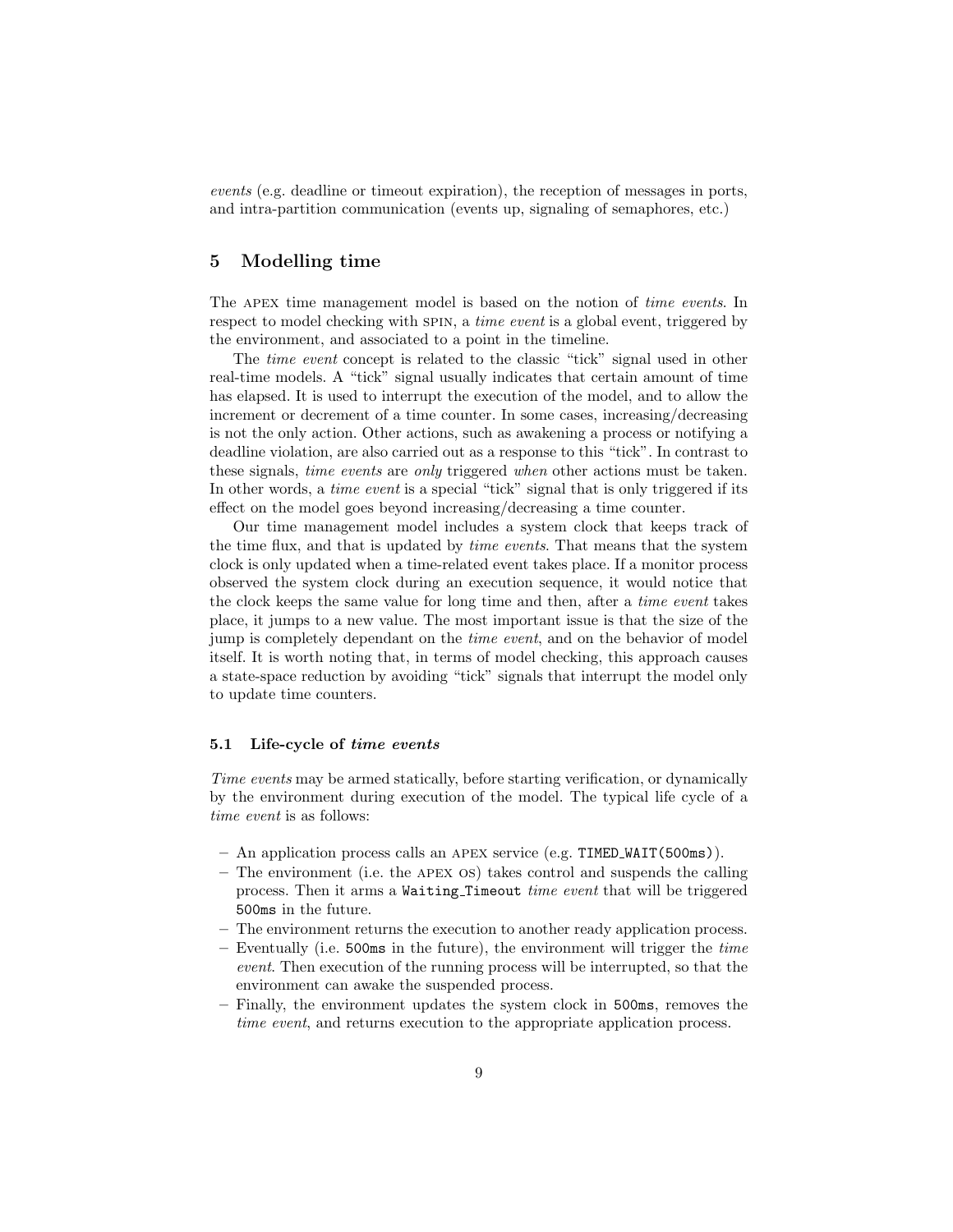#### 5.2 Implementing and using time events.

Regarding the implementation details in spin, the environment keeps a list with all the armed time events as a global state variable. The impact of the list in the state-vector size is not remarkable, since it is optimized for memory saving.

Time events may be used in different ways, depending on how they are armed and triggered. In this project, we have explored two ways of modelling apex time management in SPIN. They are called *Time Management Types* and each one corresponds to a different modelling requirement. Time Management Type 1 (TMT1) is used for modelling applications when the execution times of the application code are unknown. Time Management Type  $\mathcal{Z}(\text{TMT2})$  is a refinement of tmt1 taking these execution times into account.

Time Management Type 1: Execution times are not used. In the early stages of software development for industrial processes, execution times are often not available. However, in these first phases, verification by model checking can be very useful as a mean of discarding design errors. Even if execution times are unknown, the piece of software under analysis may already include in the code some time values (inherited from the requirement or design phases). TMT1 provides a model of the environment capable to interpret these time values, but without using specific execution times.

tmt1 makes an over-approximation of the model assuming that the execution of each application code block may take a variable amount of time ranging from 0 to infinite time units, but only at those time points where a time event is triggered. Evidently, this over-approximation produces execution traces that will never happen in real execution.

This over-approximation is implemented by the process TimeEventTrigger, whose code appears below. This process is in charge of triggering time events and runs parallel to the application processes.

proctype TimeEventTrigger () { do \ :: (1) ->c\_code {ma\_Tempus\_Fugit();} \ od; }

Process TimeEventTrigger contains an infinite loop with a call to the environment function ma\_Tempus\_Fugit that triggers time events, and updates the system clock. Since TimeEventTrigger may always be executed, every transition of the model may non-deterministically choose to execute either an atomic application code block (whenever there exists at least one enabled process), or the TimeEventTrigger sentence Tempus Fugit.

We now describe the possible execution sequences produced by SPIN when the application code blocks and process TimeEventTrigger are interleaved. In the discussion, we denote with  $A_0, A_1, \ldots, A_k$  the application code blocks of the model under analysis,  $et(A_i)(0 \leq i \leq k)$  being their respective execution times. Similarly, we assume that  $T_0, T_1, \cdots$  are the sucessive TimeEventTrigger transitions, and that  $tp(T_i)$  is the time point associated to the *time event* triggered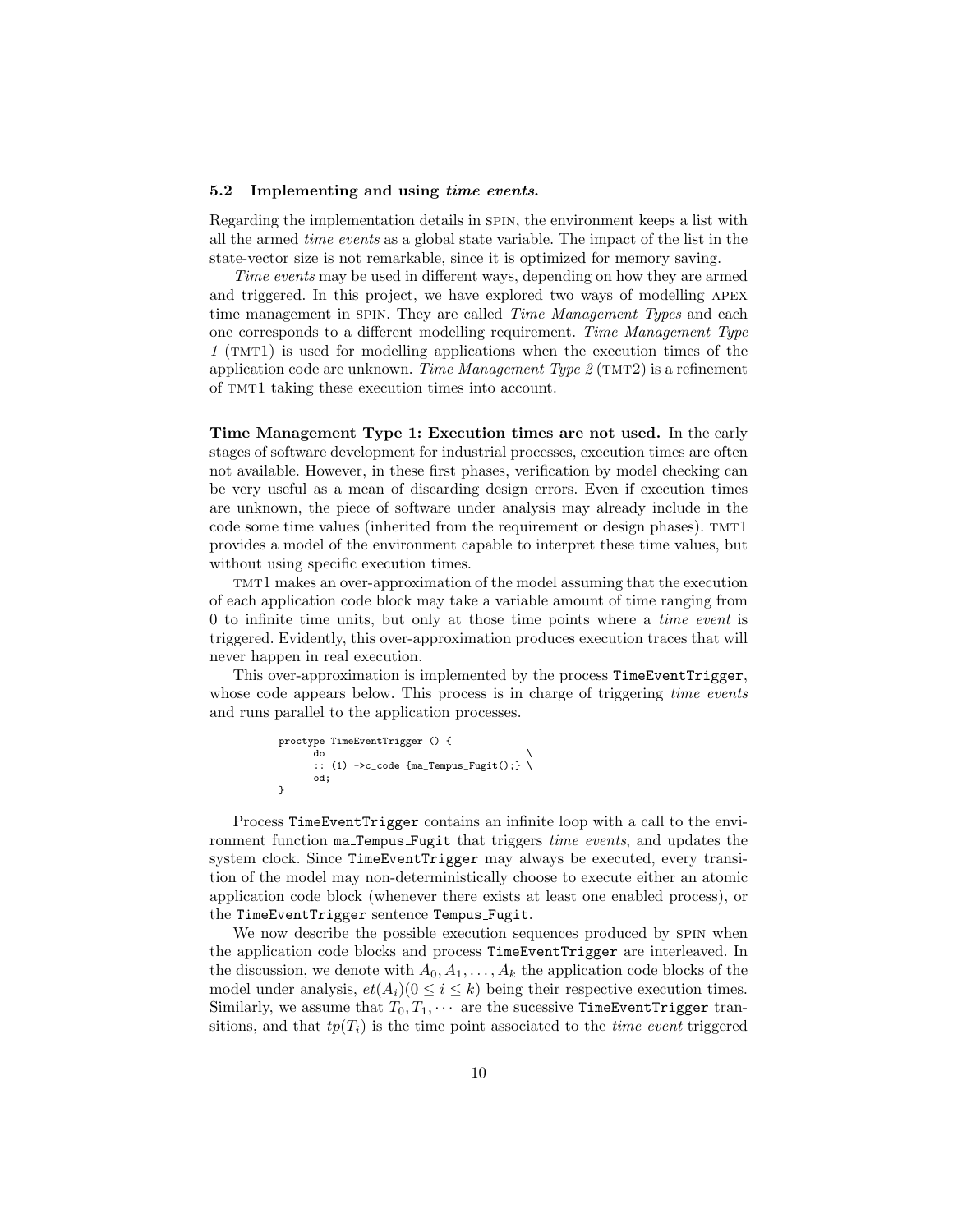in  $T_i$ . We use  $\rightarrow$  to represent the order in which transitions are executed in a given sequence of transitions. It is important to remember that the system clock is only updated during the time event triggering which, in this case, means that it is only updated by Tempus Fugit.

Starting with one TimeEventTrigger transition  $T_0$ , SPIN explores all the following execution sequences:

- $-T_0 \to A_0 \to A_1 \to \cdots$ , that is, no TimeEventTrigger transition takes place. Then, the system clock remains unchanged, and therefore,  $et(A_0)+et(A_1)+$  $\cdots = 0.$
- $-T_0 \rightarrow A_0 \rightarrow \cdots A_n \rightarrow T_1 \rightarrow \cdots$ , that is some application code blocks are executed between  $T_0$  and  $T_1$ . After  $T_1$  is triggered, the system clock is updated, and therefore,  $et(A_0) + \cdots + et(A_n) = tp(T_1) - tp(T_0)$ .
- $T_0 \to T_1 \to A_0 \to \cdots$ , that is, the first block  $A_0$  is executed after  $T_1$ . This sequence models the behavior where  $et(A_0) > tp(T_1) - tp(T_0)$ . It can also represent a behavior where execution of  $A_0$  is disabled until the *time event*  $T_1$  is triggered.
- $-T_0 \rightarrow T_1 \rightarrow T_2 \rightarrow \cdots$ , that is, no application code block is executed. This sequence models the behavior where  $et(A_0)$  is infinite. It can also represent a behavior where execution of  $A_0$  is indefinitely disabled.

TMT1 can be used to verify properties related to the ordering of execution of application code blocks  $(A_i)$  and TimeEventTrigger transitions  $(T_i)$ . This includes all non-real-time temporal properties usually checked in spin. In addition, tmt1 can only deal with some of the properties involving real time values. For example, the existential property "Process P1 is able to do its work before its deadline" can be checked. SPIN will try to find an execution in which  $P_1$  is able to finish successfully. However, property "Process P1 shall always do its work before its deadline" cannot be proven because it will always be violated by the execution sequence where one code block has an infinite execution time.

Time Management Type 2: Execution Times are used. The Time Management Type  $2$  refines TMT1 by adding information about the execution times of the application processes. tmt2 assigns a fixed execution time to each code block. These times may be real data, estimations or even purely hypothetical values.

In a real system, a *time event* may happen at any time as, for instance, during the execution of a code block. However, code blocks are modelled as atomic sentences, and therefore, their execution cannot be interrupted. But this is not a problem, since, by definition, code blocks only perform local computation, with no visible effects on other processes, and it does not matter whether a time event is triggered during or just before a code block, as it does not influence the whole behavior of the model.

The strategy of TMT2 is to delay the execution of a code block until it can be executed without being interrupted by time events. Whenever a code block is delayed, its remaining execution time is decreased in an amount equal to the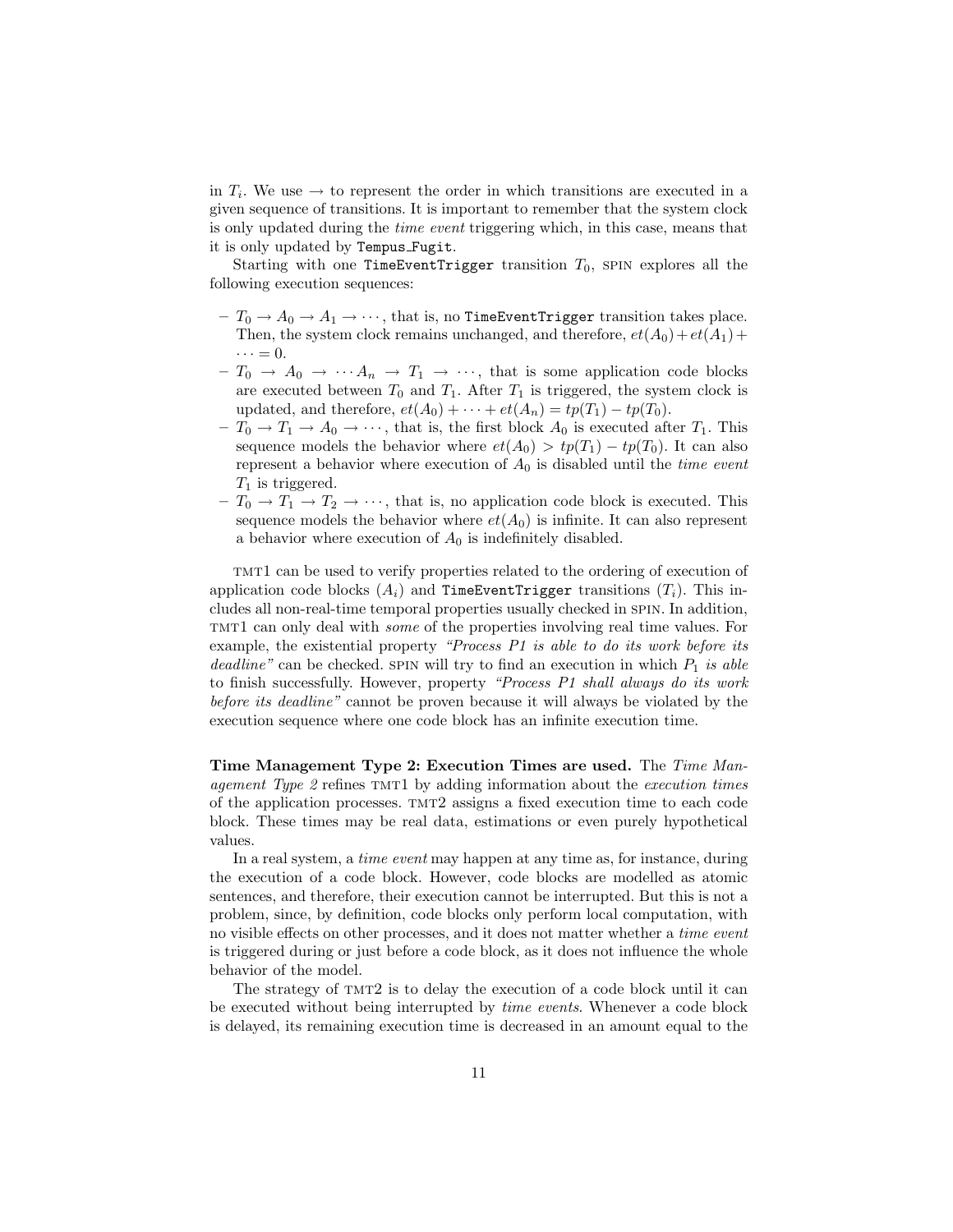delay. This is because the model considers that, in the real system, the code block would be partially executed. Eventually, when the remaining execution time is so short that no time event can interrupt the code block, the actual code

block will be executed.<br>A special *time control logic*, which is considered part of the environment, is added at the beginning of each code block. Both the whole code block and time control logic are included in an atomic sentence. The following example illustrates the way time control logic works.

```
1 CP1:
2 Atomic { /* Init of Time Control Logic of Block 1 */<br>3 if Remaining Exec Time ( pid) = 0 then
    if RemainingExecTime(_pid) = 0 then
5 RemainingExecTime(_pid) = CP1_EXEC_TIME;
6 end if
6 if ( (T_NextTimeEvent - CurrentTime) < RemainingExecTime(_pid) then
/* Partial code block execution */
7 RemainingExecTime(_pid) = RemainingExecTime(_pid) - (T_NextTimeEvent - CurrentTime);
        CurrentTime = T NextTimeEvent;
9 Trigger Time Event;<br>10 \sigmaoto CP1:
        goto CP1:
11 else /* Complete code block execution */
8 CurrentTime = CurrentTime + RemainingExecTime(_pid);
9 RemainingExecTime(_pid) = 0;
11 end if
/* End of Time Control Logic of Block 1 */
     /////////////////////////////////////////////////////////
                APPLICATION CODE BLOCK
    /////////////////////////////////////////////////////////
12 \t)
```
Firstly, the time control logic stores the fixed execution time for the code block into the global variable RemainingExecTime, which is specifically assigned to the corresponding process. This variable is only updated when its value is zero.

Then, the time to the next armed *time event* is calculated, and if it is possible to completely execute the code block before the next time event is triggered, variable RemainingExecTime is set back to zero, and the system clock is increased in the same amount. In other words, the elapsed time is equal to RemainingExecTime. After setting the system clock, the code block is executed as usual.

Otherwise, if the block code cannot be completely executed, the difference between the next time event and the current system clock time is calculated. This value, that represents the time elapsed during which the code block has been partially executed, is subtracted from RemainingExecTime. Just after that, the time event is triggered, and the process jumps back outside the atomic block. Notice that, as a result of the triggered time event, the process may be disabled. Eventually, when the process runs again, it will try to execute the same code block, performing a new iteration of the time control logic. Since this time variable RemainingExecTime is not zero, its value is not updated. This iteration goes on until the code block can be completely executed.

This implementation also includes process TimeEventTrigger, whose code appears below, and that uses the timeout promela sentence to trigger time events when the rest of processes are blocked.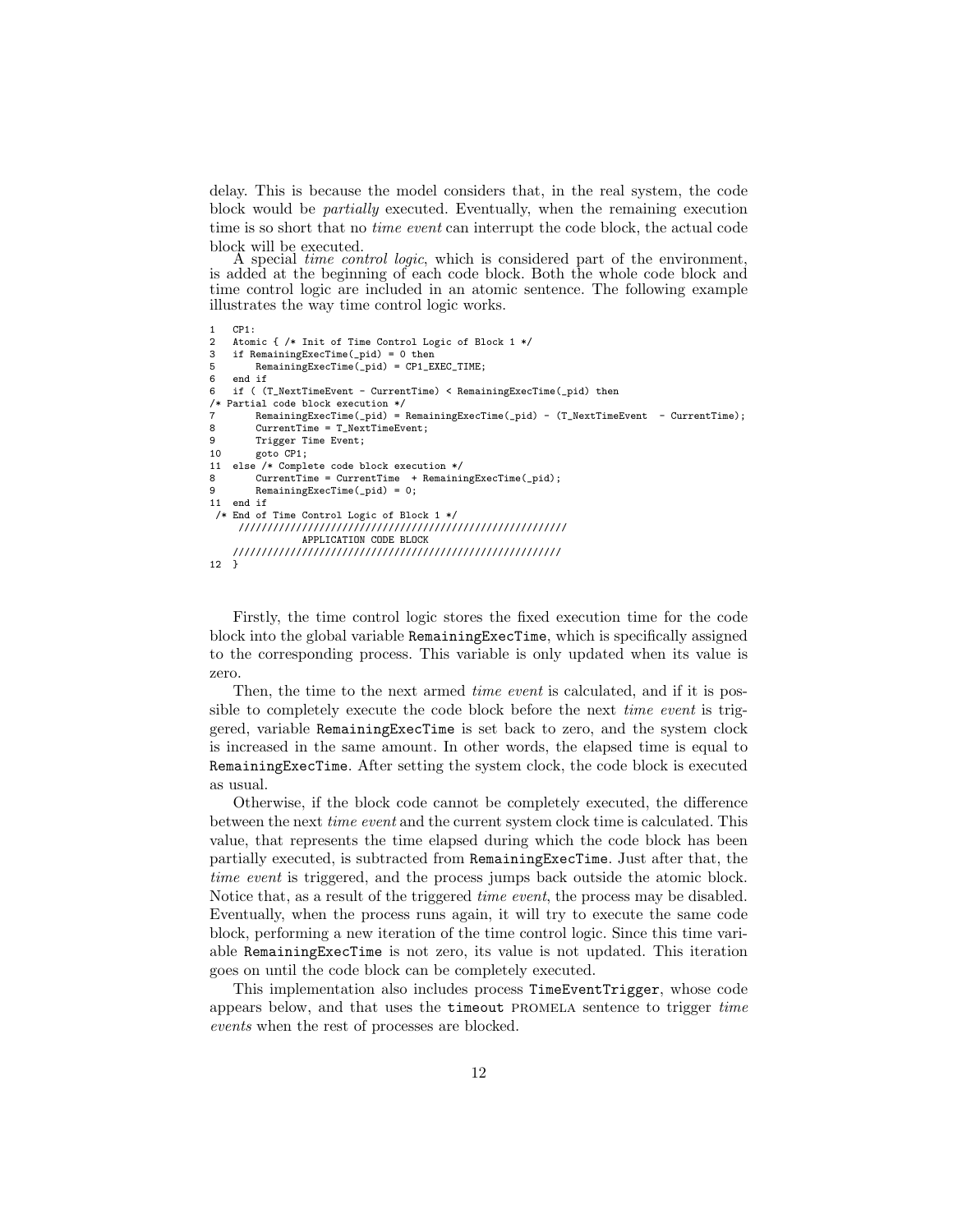```
proctype TimeEventTrigger () {
  \sim do \sim \sim:: (timeout) -\infty-code {ma_Tempus_Fugit();} \
 od;
}
```
In summary, if an *execution event* is a fictitious event that occurs when a code block finalizes its execution, it is possible to state that tmt2 preserves the ordering of time events and execution events.

However, a question still remains. What happens with the api service calls which are not completely local? The answer is that in a real system, a time event cannot interrupt api calls. The concrete effects of a time event (for example, a DEADLINE) triggered during an api call are mostly implementation dependant. Usually, the effects can be seen after the process returns from the call. In our model, API calls are delayed until all the interrupting time events are triggered.

# 6 Experimental results

We now present an example to evaluate our APEX environment. The application code has been instrumented in such a way that spin generates one execution trace for each possible execution sequence. By analyzing the traces, we may understand the order in which sentences were executed during verification, and the time when it happened (measured with the modelled system clock). We have used Time Management Type 1.

The example consists of one process P1 with the following behaviour. Process P1 obtains its own identifier (GET MY ID), modifies its own priority (SET PRIORITY) four times and enters the waiting state (TIMED WAIT) for 500 time units. After awaking, it reads the system clock (GET TIME) and stops itself (STOP SELF). The complete code of the example may be found at Appendix A.

Process init, whose code appears below, creates P1 (CREATE PROCESS), starts it (START) and begins the normal process scheduling by setting the partition in NORMAL mode (SET PARTITION MODE). Since P1 has a time capacity of 5000 time units, its deadline shall be set 5000 time units. For this example, we modelled a minimal Health Monitoring functionality that stops process P1 when its deadline is reached.

```
init{ atomic {
    c_code {
    MODEL_A653_Init(); };<br>c code{
                                                              A653_CREATE_PROCESS(&a_att, &a_proc,
         strcpy (a_att.NAME, "p1");<br>a_att.STACK_SIZE = 200;<br>A653_START(a_proc.&a_return);
         a_1att.STACK_SIZE = 200;<br>a_2att.BASE_PRIORITY = 30;<br>A653_SET_PARTITION_MODE(NORMA)
                                                             A653_SET_PARTITION_MODE(NORMAL, &a_return);<br>run clock();
         a_1att.PERIOD = INFINITE_TIME_VALUE; run att.TIME CAPACITY= 5000:
         a_{\text{at}}.TIME_CAPACITY= 5000; \};<br>a_{\text{at}}.DEADLINE = SOFT; \};
          a_att.DEADLINE = SOFT; };
    };
```
As described in Section 5.2, Time Management Type 1 makes use of process TimeEventTrigger to trigger time events. In order to explore every possible sequence of *time events* and application code-blocks, Time Management Type 1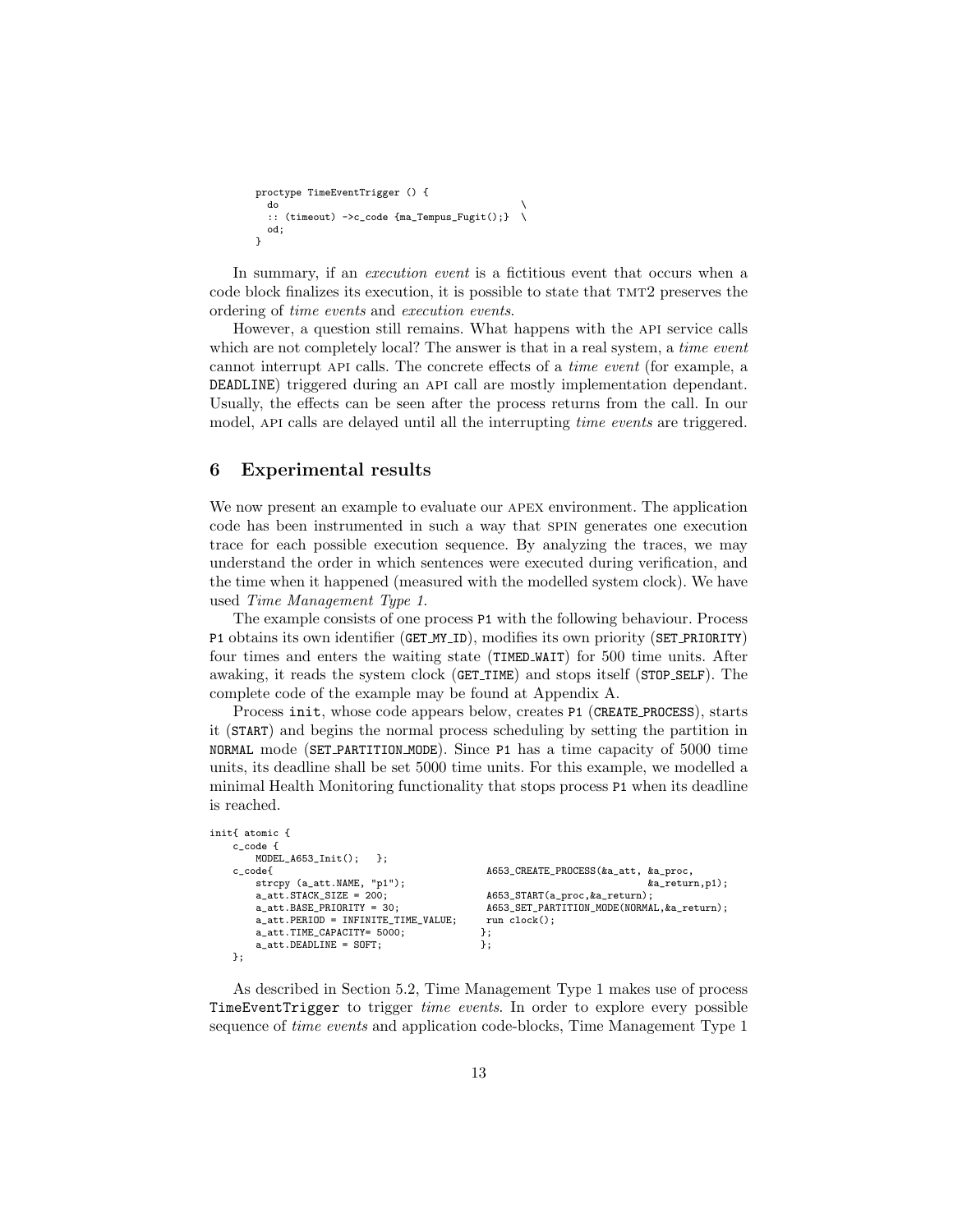takes advantage of the non-deterministic interleaving between this process and the application processes. In particular, the instrumentation code added to this example generates 10 traces, one for each possible execution sequence. We now discuss them in detail.

#### Trace 1

|      | Time Process Executed Description |                                             |
|------|-----------------------------------|---------------------------------------------|
|      |                                   | TimeEventTrigger Next time event $t = 5000$ |
| 5000 |                                   | DEADLINE.                                   |

In this trace, TimeEventTrigger runs before P1 and triggers the P1-DEADLINE time event. In consequence, the execution is stopped before P1 can run. In a real system, this behavior takes place if the execution time of the first code-block of P1 takes more than 5000 time units.

#### Traces 2-6

The second trace corresponds to the scenario where P1 is able to execute sentence (GET\_MY\_ID) before its deadline is triggered. Note that after the execution of GET MY ID, the system time has not advanced.

|          | Time Process Executed Description |                                             |
|----------|-----------------------------------|---------------------------------------------|
|          | P1                                | $CP11: GET_MYID$                            |
| ∩        |                                   | TimeEventTrigger Next time event $t = 5000$ |
| $\,5000$ |                                   | DEADI.TNE                                   |

The next four traces are similar to the previous one. In each of then, P1 is able to execute one additional sentence SET PRIORITY before the deadline is triggered.

#### Traces 7-10

In the seventh trace, P1 enters a waiting state for 500 time units. A time event is armed at  $t = 500$  and, since no other process is executing, it is triggered. Finally, the deadline of P1 is triggered.

|          | Time Process Executed Description |                                             |
|----------|-----------------------------------|---------------------------------------------|
| 0        | P1                                | $CP11: GET_MYID$                            |
| $\Omega$ | P <sub>1</sub>                    | CP12: SET_PRIORITY                          |
| $\Omega$ | P <sub>1</sub>                    | CP13: SET_PRIORITY                          |
| $\Omega$ | P <sub>1</sub>                    | CP14: SET_PRIORITY                          |
| $\Omega$ | P <sub>1</sub>                    | CP15: SET_PRIORITY                          |
| $\Omega$ | P <sub>1</sub>                    | CP15: TIMED_WAIT                            |
| $\Omega$ |                                   | TimeEventTrigger Next time event $t = 500$  |
| 500      |                                   | Awake P1                                    |
| 500      |                                   | TimeEventTrigger Next time event $t = 5000$ |
| 5000     |                                   | DEADLINE                                    |

The last three traces show how P1 continues its execution after TIMED WAIT. The last trace represents the behavior where the execution of P1 is so fast that its deadline is not triggered.

spin search reached a depth of 30, with a total state-vector size of 228 bytes. From these 228 bytes, 107 bytes are used to store the environment state and the rest are for application or instrumentation variables. The example confirms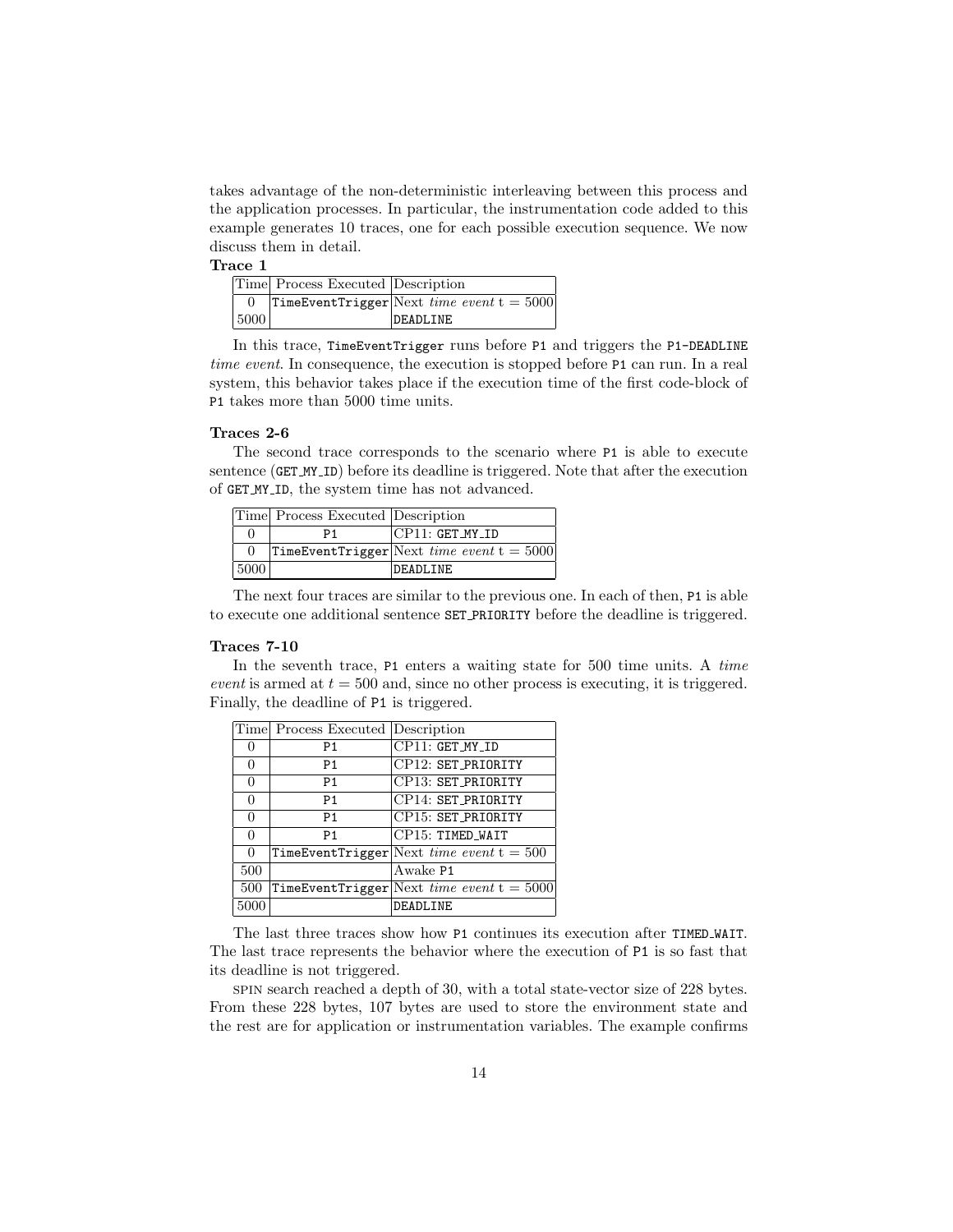that Time Management Type 1 can be used as an over-approximation to analyze applications when there is no information about execution times.

# 7 Testing the model of the API

In a real system, application processes use the os services described in the specification ARINC 653 Part 1 [1]. In the verification model, applications call services provided by the verification environment. To ensure the correctness of the verification, the behavior of the environment services must match the real os services. As a first step to establish the soundness of the model proposed here, we have carried out an exhaustive testing campaign. The procedure consists in running a battery of Test Cases, written in  $PROMELA+C$  code, which call every implemented service in every possible condition. Each Test Case provides a fail/pass verdict, depending on the behavior of the services called.

Test Cases are defined considering the arinc 653 Part 3 "Conformity Test Specification" document [2]. This specification gives a description in natural language of an apex conformity test-battery. In other words, this battery checks if the apex services provided by an os are conformed to the arinc 653 Part 1 specification. In consequence, it can also be used to check if the services implemented in our environment are also conformant.

Test Cases are classified into functional and robustness tests. Functional tests check that the service works in normal use conditions. Robustness tests check how the service works in abnormal conditions (e.g. it returns the appropriate error codes). The result is a complete conformance test suite. Our work firstly consisted in selecting the test definitions applicable to the current services implemented in the environment. Then we built the promela-C Test Cases and finally we checked that no Test Case returned a fail verdict. The execution of the test cases and the promela model of apex is done with the validation facilities of spin. Due to space restrictions, we cannot describe in detail the codes for Test Cases developed. As an example, Appendix B shows the Test Case checking the SET PRIORITY service when the PROCESS ID input parameter is not valid.

It is worth noting that during testing we have used Time Management Type 2 because we are assuming a deterministic evolution of time.

## 8 Related work

Since this paper focuses mainly on modelling the time management aspects of apex, in this section, we have concentrated on the previous references which have modelled real-time in spin.

The proposal presented in [10] shows how to verify a microkernel used in the avionics industry, by constructing a promela model of the Honeywell DEOS operating system. In order to close the os model, all the possible interactions between the DEOS model and the external world are modelled inside the environment. Basically, this environment includes threads requiring services from the os and time-related interruption sources. Our work has the opposite goal.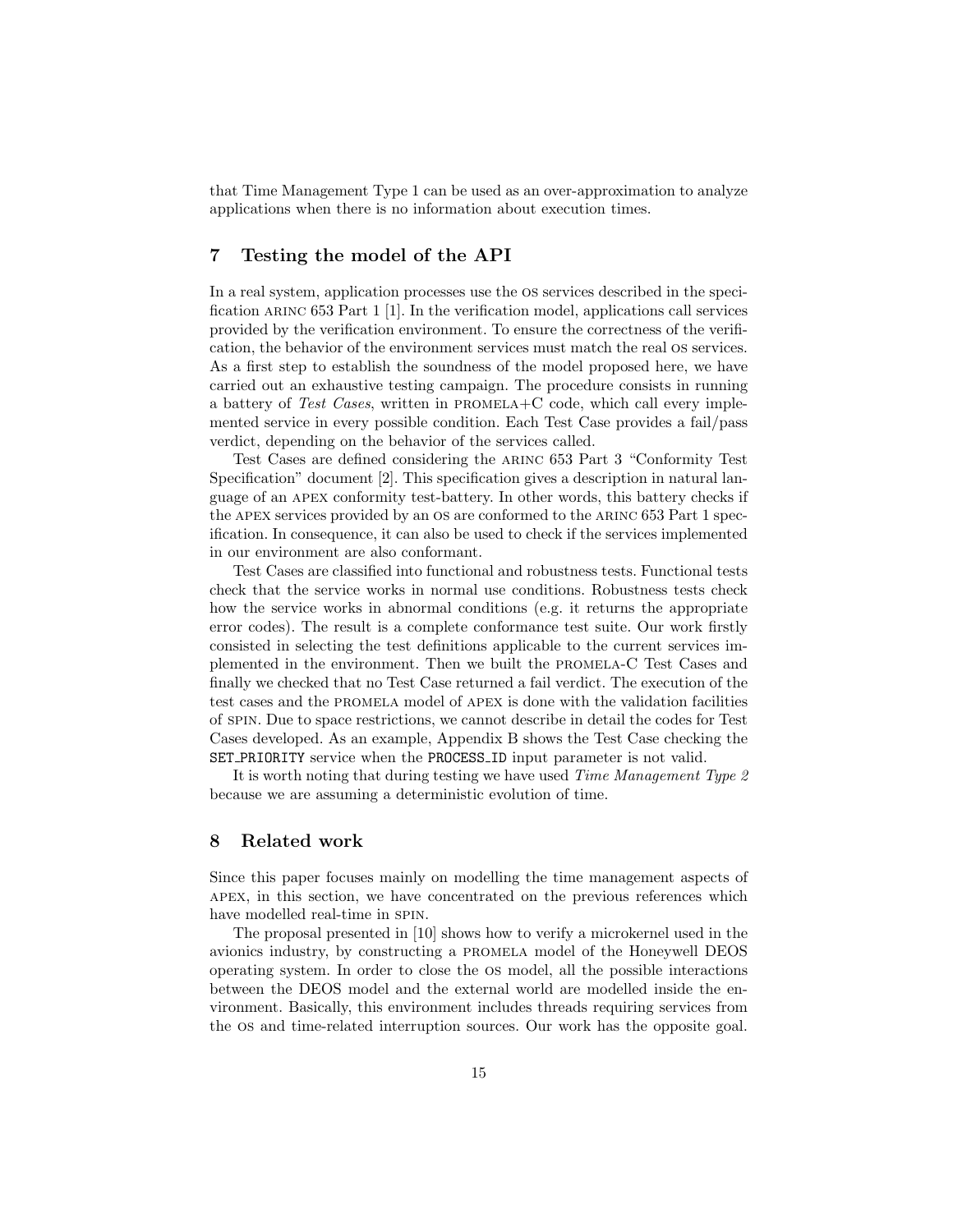We aim at verifying avionics applications which access os services through the apex interface. In our case, we semi-automatically extract promela models from applications source code (see [6]). In order to close the application model, we need to use an environment able to provide apex services to the applications.

In the DEOS environment, one message is periodically generated to indicate that a higher priority thread may become schedulable. After receiving this message, the kernel checks if the current running process must be pre-empted by the higher priority thread. In our case, since the environment is the os, and the threads are the applications to be verified, whenever a higher priority process becomes schedulable, the environment, that is the os, disables the execution of the low-priority processes and enables the high-priority one.

The DEOS environment has two time-related interruption sources. The first one periodically interrupts the kernel, in order to check if a higher priority has become schedulable. The second one interrupts the kernel whenever the running process exhausts its time budget. The DEOS environment combines both interruptions in one process, in order to coordinate them and avoid "impossible" behaviours. Similarly, our environment includes a TimeEventGenerator process that may be seen as the combination of every time-related interruption source applicable on apex (waiting timeout expiration, time budget expiration, etc.) However, instead of ticks, our TimeEventGenerator triggers time events. Each time events has an associated time point. The environment is able to know the current system time, just by reading the time point value of the last time event triggered. This feature allows our environment to provide the system time to the applications. Since both the environment and the applications are aware of system time, it is possible to use timing values in the properties to be verified (i.e. in LTL formulae).

The work presented in [3] is a time extension for promela. The principles explained in that work are generic and may be applicable to different modelling problems. In our case, we aim at modelling the time management as described in the apex specification. The context of our approach is automatic model extraction of avionics applications and apex environment modelling. That means that we are in the position of using modelling techniques specially tailored for this context. On the other hand, some of the techniques and assumptions made may not be applicable to other modelling problems.

In the discrete time model of [3], time is divided into slices. The actions take place inside these slices, making it possible to obtain a measure for the time elapsed between events belonging to different slices. However, within a slice, only the relative ordering between events is known. The time elapsed between events is measured in ticks of a global digital clock that is increased by one with every such tick. In our case, a time slice may be considered as the time elapsed between two consecutive time events. The main difference is that the time slice size is always variable and depends on model behavior. Furthermore, time events may only happen between two atomic blocks of application codes. Another significant difference is that we have identified two different use scenarios, depending on whether the execution time of application code blocks is known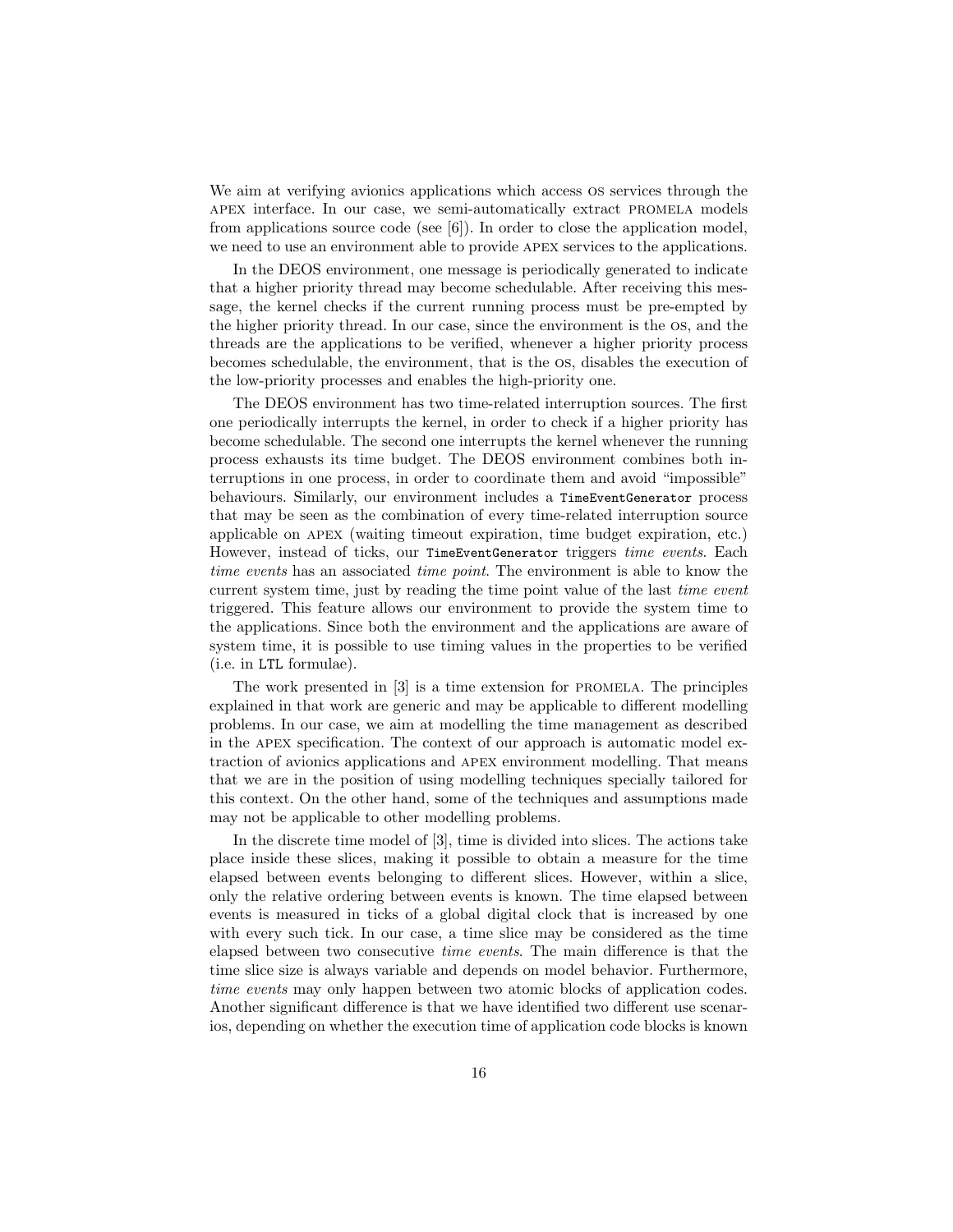or not. If execution time is not known, the environment assumes the worst case over-approximation, that is, the execution time of each code block may be any value from 0 to infinite. In practice, this means that between two time events, a process can execute a non-deterministic number of code blocks, unless it makes an API call involving waiting for an event (TIMED WAIT, etc.).

In principle, as in [3], only the relative ordering between events is known within a slice. However, if the execution time of code blocks is known, the environment making it possible to know the absolute time in which a block of code was executed. One important point of the work [3] is that it is compatible with spin partial order reduction algorithm (POR). This is not our case, since we use the promela the provide sentence which is incompatible with POR. However, this is not a big performance issue for our model, since the main objective of POR is to reduce the state explosion caused by non-deterministic process interleaving. Due to the way in which apex processes are scheduled, this kind of state explosion rarely appears during verification.

Another related development is the RT-Spin package of [11]. RT-Spin extends promela in order to deal with Real Time. This is the main difference with our work, since we rely on standard PROMELA.

Finally, another main difference with the works referred to above is that most of the environment is implemented in C code. This is done using the embedded C capabilities of spin 4. The embedded C code allows us to use data abstraction techniques, as those explained in [5].

## 9 Conclusions

The first and most important conclusion of this work is that verification of apexbased avionics applications is feasible with spin. We have proven that spin is able to model apex-like Real-Time management in a correct and efficient manner, if the right methods and assumptions are used. Our past experience in modelling APIS  $([6], [5])$ . tells us that other features of APEX (e.g. inter-partition communication, process synchronization, etc) can also be modelled in spin. Actually, we are extending SocketMC to obtain a more generic model extractor that allows us to automatically verify apex based applications.

The second conclusion is that verification methods and assumptions must be adapted to each use-scenario. In our case, if application execution times are not known before the verification, then we must use methods and assumptions that cope with this incertitude (i.e. Time Management Type 1). On the other hand, when execution times become available, we must refine the verification using more accurate methods and assumptions (i.e. Time Management Type 2).

In respect to future work, we have several parallel lines of study. First, we plan to expand the set of modelled apex services. The next step will be to include inter-partition and intra-partition communication services. These new services will be integrated in the ongoing extension of  $SockETMC[6]$ .

We also want to improve the approach by using memory optimization methods based on data abstraction [5]. We have detected that in some use-scenarios,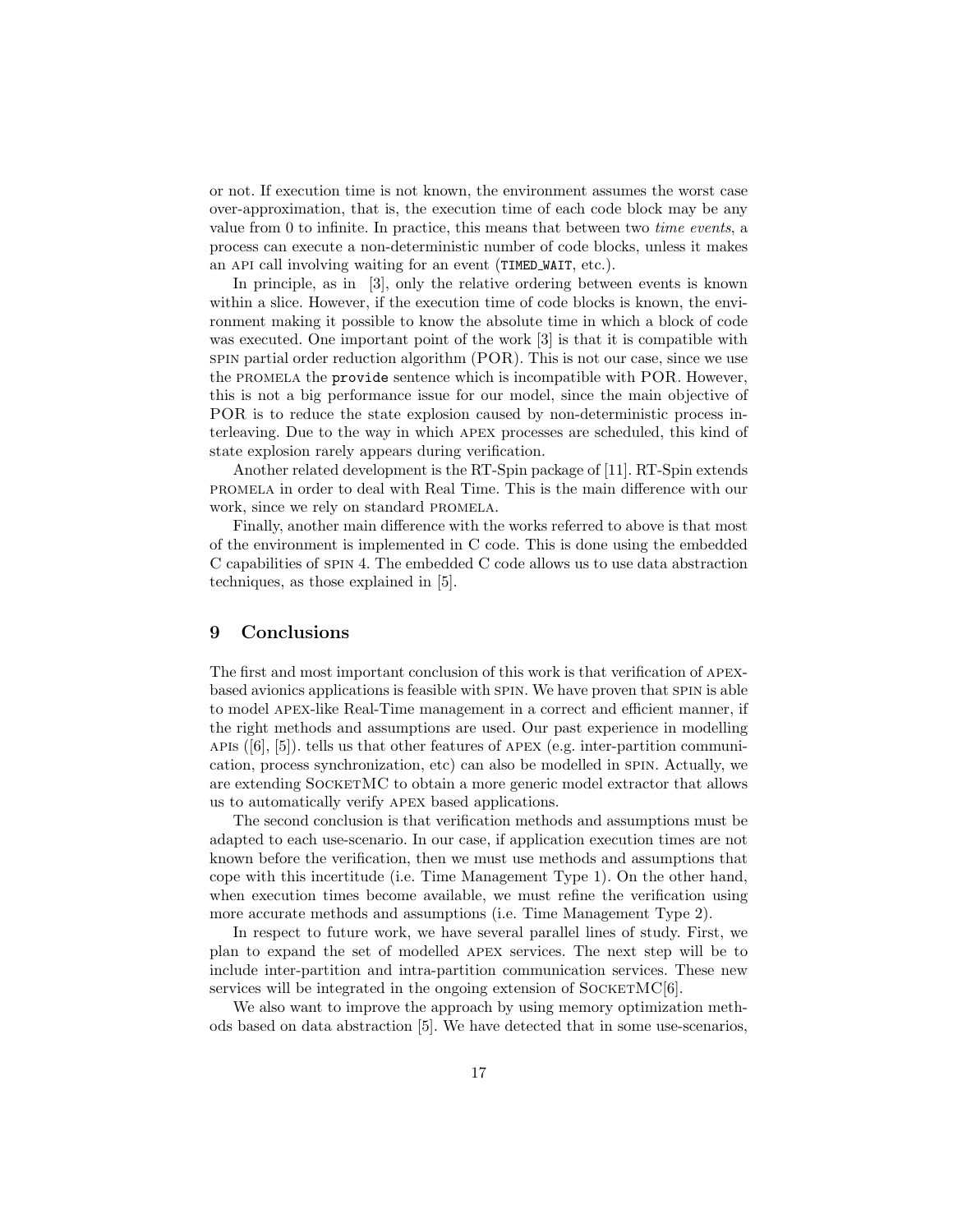the execution times are known, but with some degree of incertitude. For these scenarios we want to build a Hybrid Time Management, where execution times are non-deterministically chosen among a limited set of values.

Finally, we realize that apex static configuration (e.g. ports, partitions, timeschedule, etc.) must also be incorporated into the verification model. For this purpose, we plan to enable our environment to read external static configuration information. In the long term, we want to be able to parse apex configuration XML files and translate them into a spin-friendly configuration.

### References

- 1. ARINC. ARINC Specification 653-2: Avionics Application Software Standard Interface Part 1 - Required Services. Aeronautical Radio INC, Maryland, USA, 2005.
- 2. ARINC. ARINC Specification 653-2: Avionics Application Software Standard Interface Part 3 - Conformity Test Specification. Aeronautical Radio INC, Maryland, USA, 2006.
- 3. D. Bosnacki and D. Dams. Integrating Real Time into SPIN: A Prototype Implementation. In Proc. of the FIP TC6 WG6.1 Joint Int. Conf. FORTE XI / PSTV XVIII '98, pages 423–438, 1998. Kluwer, B.V.
- 4. J. C. Corbett, M. B. Dwyer, J. Hatcliff, S. Laubach, C. S. Pasareanu, Robby, and H. Zheng. Bandera: Extracting finite-state models from java source code. In ICSE '00: Proc.of the 22nd Int. Conf. on Software Engineering, pages 439–448, 2000. ACM Press.
- 5. P. de la C´amara, M. M. Gallardo, and P. Merino. Abstract matching for software model checking. In 13th Int. Workshop on Model Checking of Software (SPIN06), pages 182–200, 2006. Springer-Verlag.
- 6. P. de la Cámara, M. M. Gallardo, P. Merino, and D. Sanán. Model checking software with well-defined apis: the socket case. In FMICS '05: Proc. of the 10th Int. Workshop on Formal methods for Industrial Critical Systems, pages 17–26, 2005. ACM Press.
- 7. K. Havelund and T. Pressburger. Model Checking Java Programs using Java Pathfinder. International Journal of Software Tools for Technology Transfer, 2(4):366–381, 2000.
- 8. G. J. Holzmann and R. Joshi. Model-driven Software Verification. In 11th Int. Workshop on Model Checking of Software (SPIN04), pages 76–91, 2004.
- 9. G. J. Holzmann and M. H. Smith. Software model checking: Extracting Verification Models from Source Code. Software Testing, Verification & Reliability,  $11(2):65-$ 79, 2001.
- 10. John Penix, W. Visser, E. Engstrom, A. Larson, and N. Weininger. Verification of Time Partitioning in the DEOS Scheduler Kernel. In ICSE '00: Proceedings of the 22nd Int. Conf. on Software Engineering, pages 488–497, 2000. ACM Press.
- 11. S. Tripakis and C. Courcoubetis. Extending Promela and Spin for Real Time. In Proc. of the 2nd Int. Workshop on Tools and Algorithms for Construction and Analysis of Systems (TACAS96) , pages 329–348, 1996. Springer-Verlag.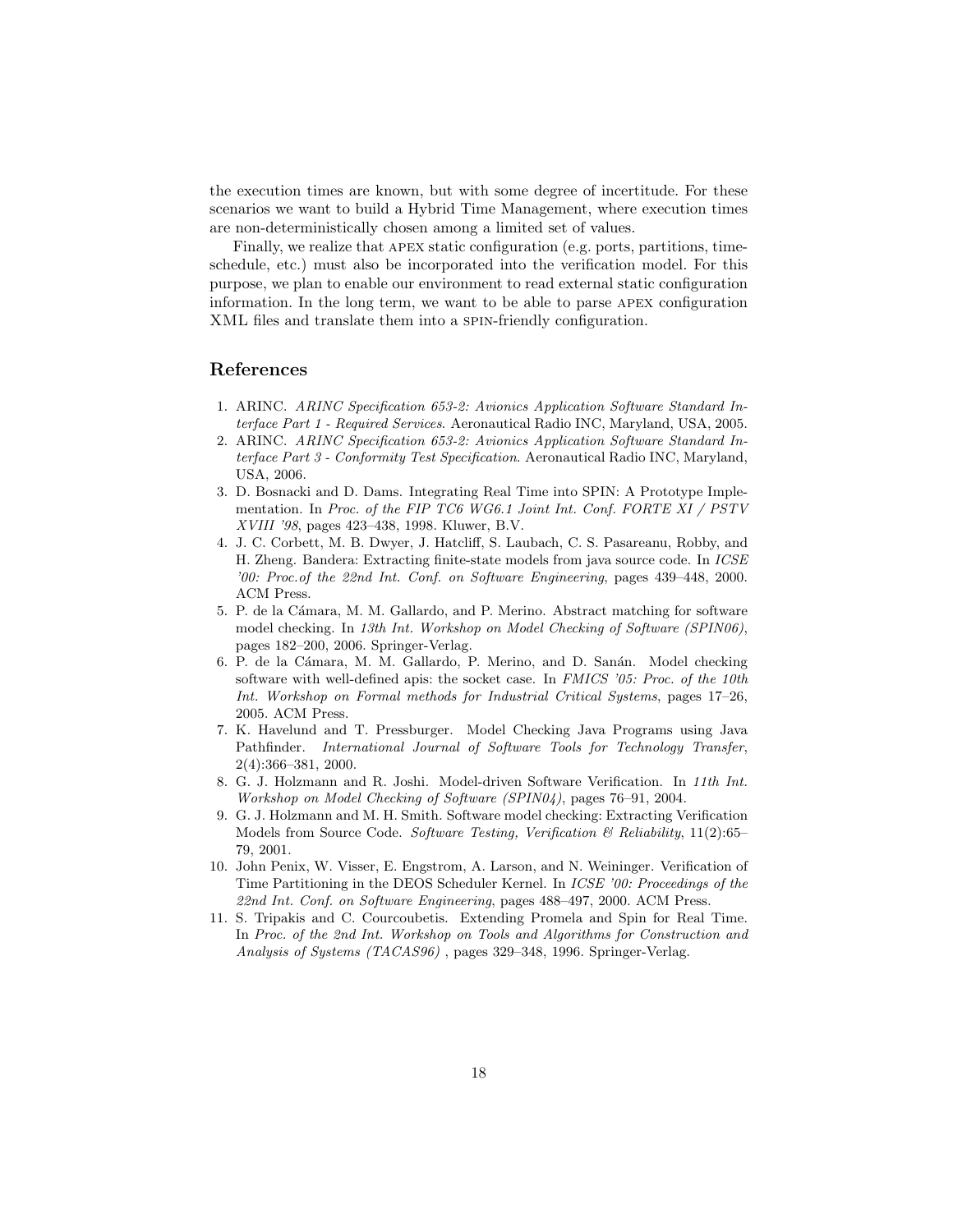# A Code of the example

```
c_state "PROCESS_ID_TYPE apid" "Local p1"
c_state "RETURN_CODE_TYPE ret" "Local p1"
c_state "SYSTEM_TIME_TYPE time" "Local p1"
proctype p1 () provided ( _curSchProc == _pid )
{ CP11:
     atomic {
         TRACE(11);\texttt{A653\_GET\_MY\_ID}(\&(\texttt{Pp1}\texttt{-}\texttt{apid}),\&(\texttt{Pp1}\texttt{-}\texttt{ret}),\texttt{Pp1}\texttt{-}\texttt{-pid});}
CP12:
     atomic {
         TRACE(12);
         A653_SET_PRIORITY(Pp1->apid,34,&(Pp1->ret));
    }
CP13:
     atomic {
         TRACE(13);
         A653_SET_PRIORITY(Pp1->apid,34,&(Pp1->ret));
     }
CP14:
     atomic {
         TRACE(14);
         A653_SET_PRIORITY(Pp1->apid,34,&(Pp1->ret));
    }
CP15:
     atomic {
         TRACE(15);
         A653_SET_PRIORITY(Pp1->apid,34,&(Pp1->ret));
     }
CP16:
     atomic {
         TRACE(16);
         A653_TIMED_WAIT(500,&(Pp1->ret),Pp1->_pid);
     }
CP17:
     atomic {
         TRACE(17);
         A653_GET_TIME(&(Pp1->time),&(Pp1->ret));
         c_code{
               printf("Time = %u \n",Pp1->time);
};
         }
CP18:
     atomic {
         TRACE(18);A653_STOP_SELF(Pp1->_pid);
    }
} }
```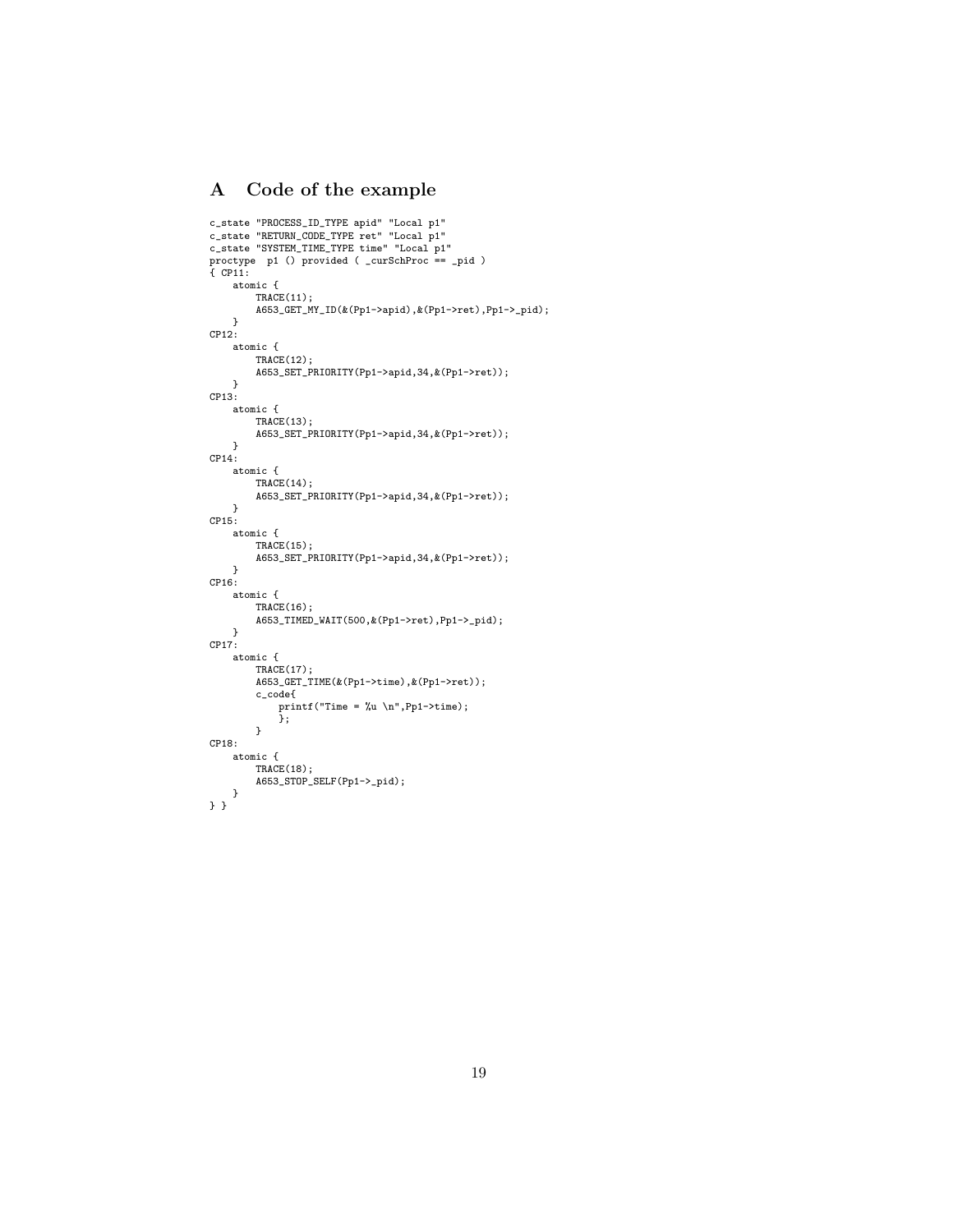# B Test Case checking SET PRIORITY

```
////////////////////////////////////////////////
//////P1
////////////////////////////////////////////////
proctype P1 () provided ( _curSchProc == _pid ) {
    ...
}
////////////////////////////////////////////////
//////Master Test
////////////////////////////////////////////////
c_state "RETURN_CODE_TYPE ret" "Local Master_Test"
proctype Master_Test () provided ( _curSchProc == _pid ) {
// Invalid Process Id
     atomic {<br> A653_SET_PRIORITY(INVALID_PROCESS_ID, HIGH_PROCESS_PRIORITY, &(PMaster_Test->ret));<br>}
// Expected RETURN_CODE == INVALID_PARAM
    atomic {
        c_code{
             if ( PMaster_Test->ret == INVALID_PARAM)
             {
                 printf("T-API-PROC-0340:0010 =PASS\n");
             } else
            {
                 printf("T-API-PROC-0340:0010 =FAIL\n");
            }
assert(go);
        }
    }
    atomic {
        A653_STOP_SELF(PMaster_Test->_pid);
    }
}
////////////////////////////////////////////////
//////Init:
////////////////////////////////////////////////
c_code {
    PROCESS_ATTRIBUTE_TYPE a_att;
     PROCESS_ID_TYPE a_proc;
RETURN_CODE_TYPE a_return;
};
c_track "&a_att" "sizeof(PROCESS_ATTRIBUTE_TYPE)" "Matched"
c_track "&a_proc" "sizeof(PROCESS_ID_TYPE)" "Matched"
c_track "&a_return" "sizeof(RETURN_CODE_TYPE)" "Matched"
```